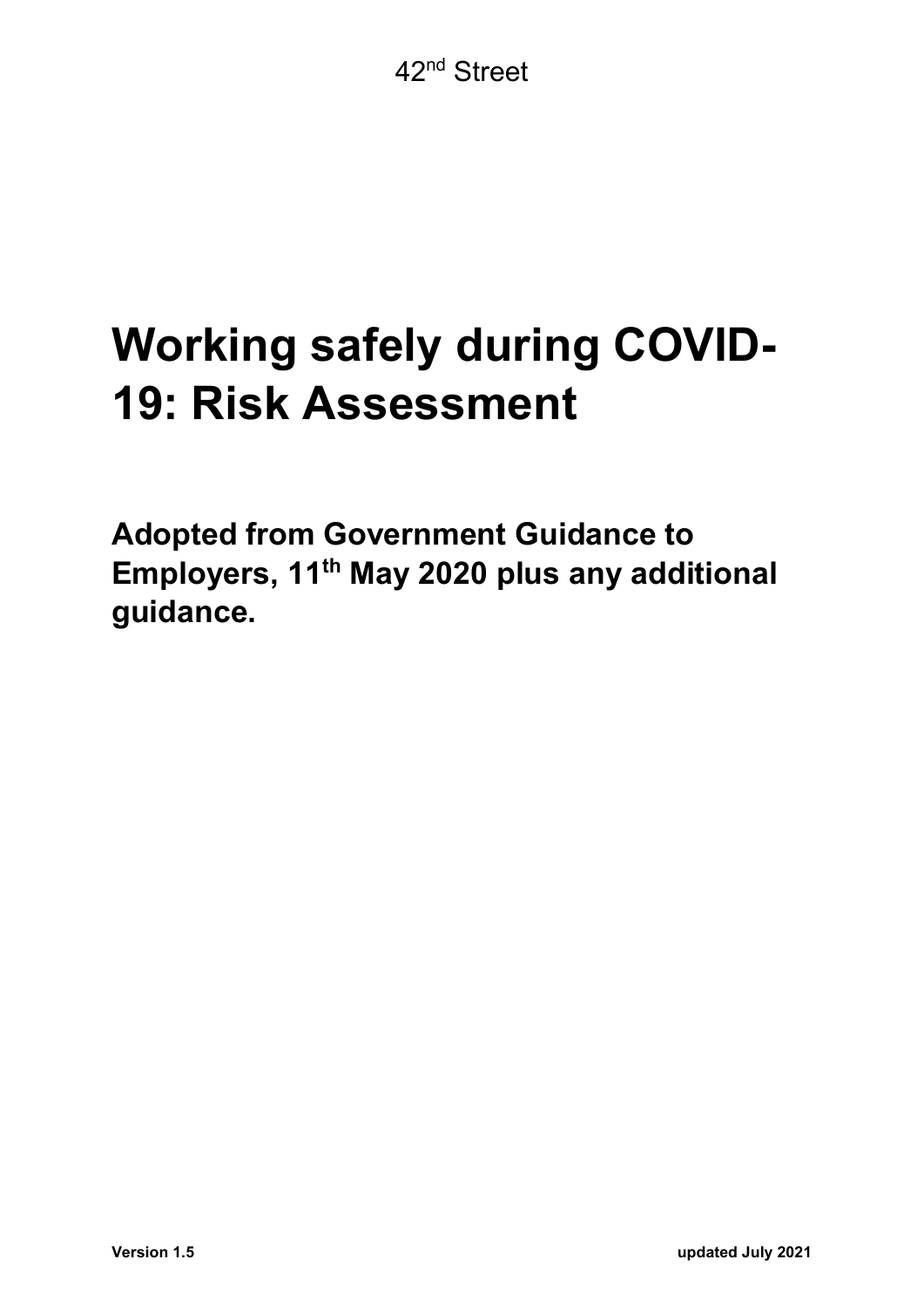### Table of Contents

| Objective: To reduce risk to the lowest reasonably practicable level by taking preventative    |  |
|------------------------------------------------------------------------------------------------|--|
|                                                                                                |  |
|                                                                                                |  |
| Objective: That everyone should work from home, unless they cannot work from home. 10          |  |
|                                                                                                |  |
| Objective: To protect clinically vulnerable and clinically extremely vulnerable individuals.11 |  |
| Objective: To make sure individuals who are advised to stay at home (Shield) under             |  |
|                                                                                                |  |
|                                                                                                |  |
| Objective: To maintain social distancing wherever possible, on arrival and departure and       |  |
|                                                                                                |  |
| Objective: To maintain social distancing wherever possible while people travel through the     |  |
|                                                                                                |  |
| Objective: To maintain social distancing between individuals when they are at their            |  |
|                                                                                                |  |
| Objective: To reduce transmission due to face-to-face meetings and maintain social             |  |
|                                                                                                |  |
| Objective: To maintain social distancing while using common areas.  18                         |  |
|                                                                                                |  |
|                                                                                                |  |
|                                                                                                |  |
|                                                                                                |  |
| Objective: To minimise the number of unnecessary visits to offices 20                          |  |
|                                                                                                |  |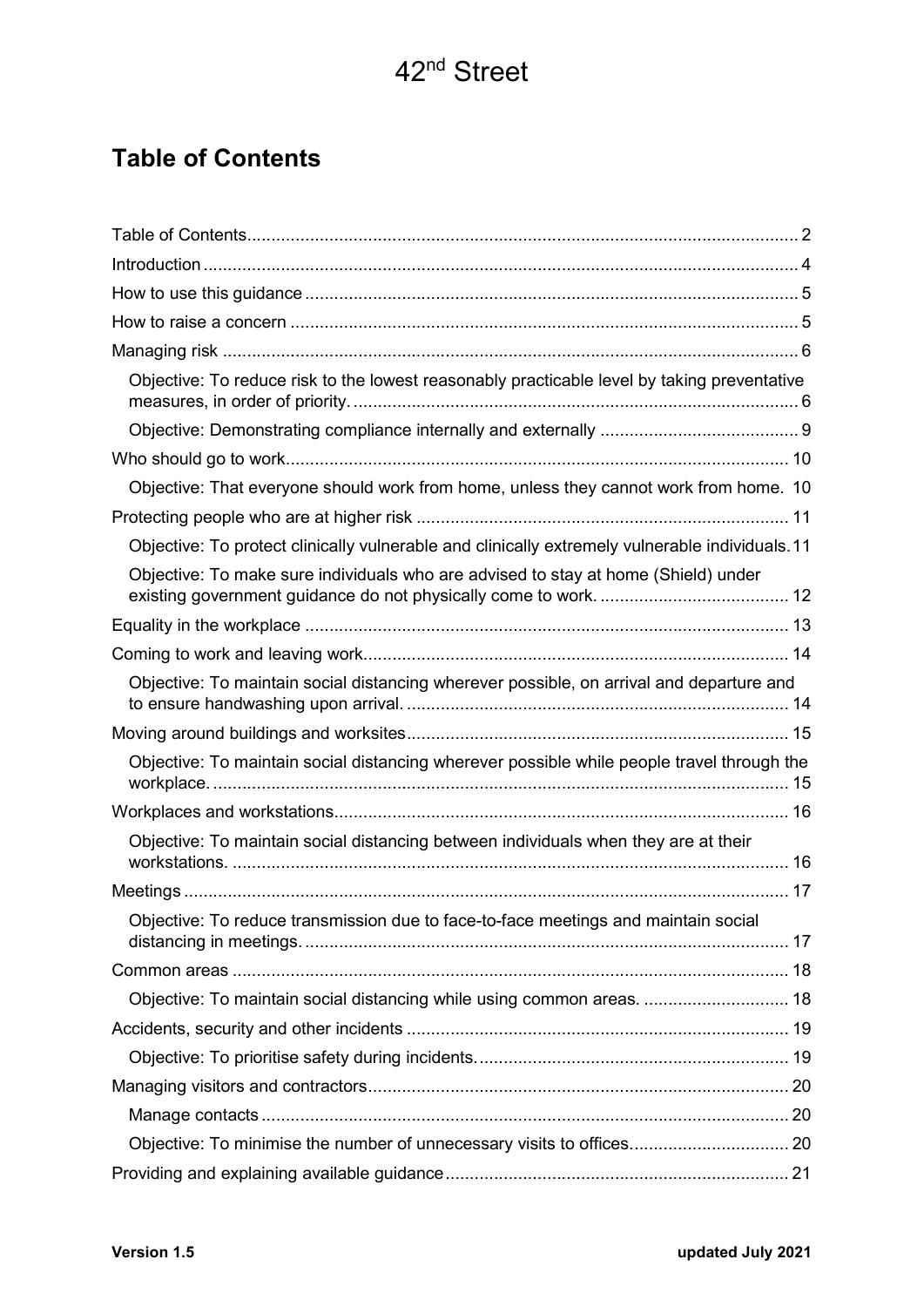| Objective: To make sure people understand what they need to do to maintain safety 21         |
|----------------------------------------------------------------------------------------------|
|                                                                                              |
| Objective: To make sure that any site or location that has been closed or partially operated |
|                                                                                              |
| Objective: To keep the workplace clean and prevent transmission by touching                  |
|                                                                                              |
|                                                                                              |
|                                                                                              |
| Objective: To minimise the risk of transmission in changing rooms and showers.  25           |
| Handling goods, merchandise and other materials, and onsite vehicles 25                      |
| Objective: To reduce transmission through contact with objects that come into the            |
|                                                                                              |
|                                                                                              |
| Objective: To change the way work is organised to create distinct groups and reduce the      |
|                                                                                              |
| Objective: To avoid unnecessary work travel and keep people safe when they do need to        |
|                                                                                              |
| Objective: On returning to work, all workers understand COVID-19 related safety              |
|                                                                                              |
| Objective: To make sure all workers are kept up to date with how safety measures are         |
|                                                                                              |
| Objective: To maintain social distancing and avoid surface transmission when goods enter     |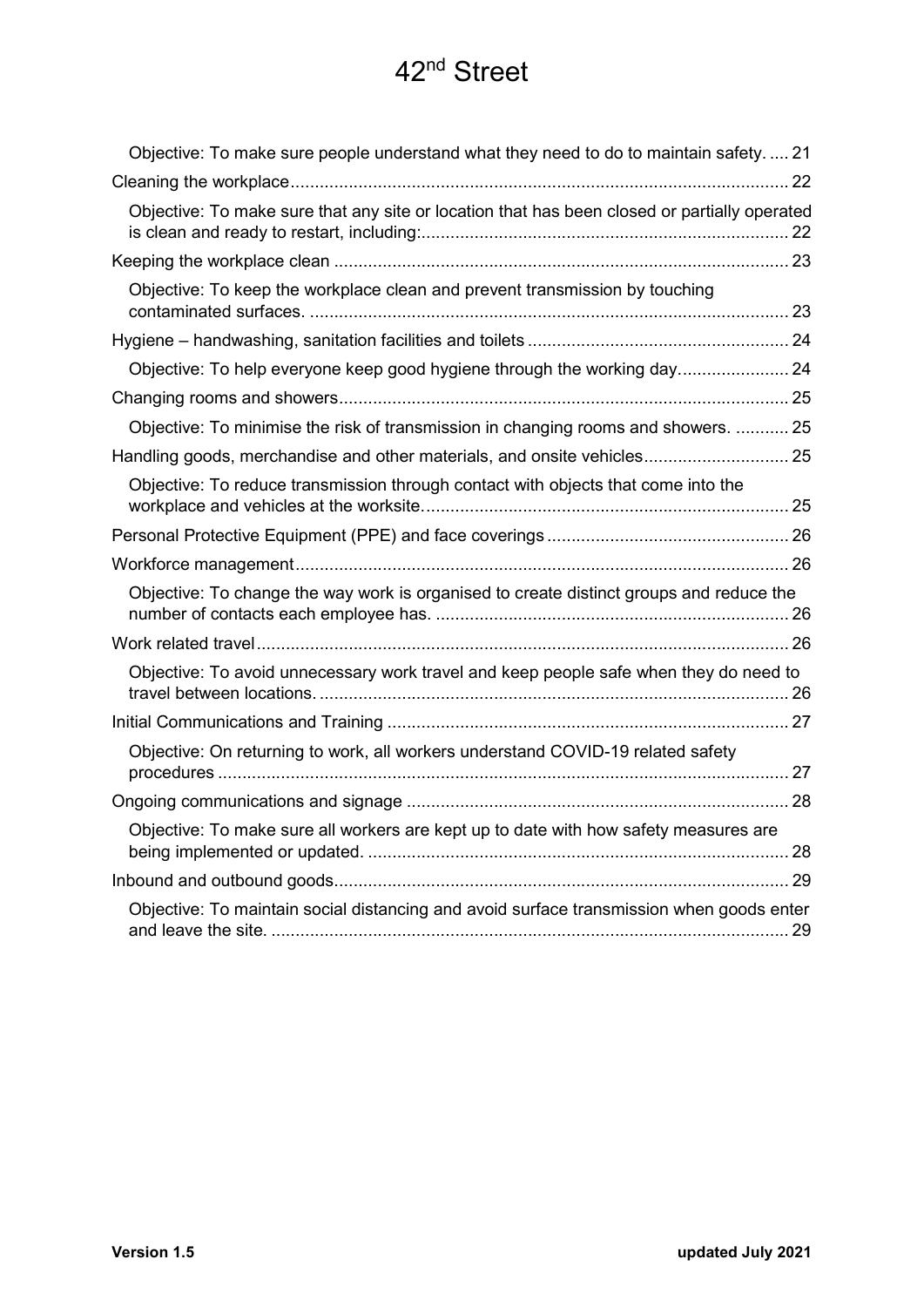#### Introduction

42<sup>nd</sup> Street will not force its colleagues into an unsafe workplace and this document is our framework that underpins how we will make sure our workplaces are COVID-19 safe.

This document has been adopted from guidance prepared by the Department for Business, Energy and Industrial Strategy (BEIS). In preparation, BEIS had input from firms, unions, industry bodies and the devolved administrations in Wales, Scotland and Northern Ireland.

Furthermore if was also developed in consultation with Public Health England (PHE) and the Health and Safety Executive (HSE).

42<sup>nd</sup> Street expects this document will be updated over time.

This version is up to date as of  $28<sup>th</sup>$  July 2021.

Whilst  $42<sup>nd</sup>$  Street have appropriate measures in please, we will be completely transparent about how risk mitigations take place.

Therefore, we encourage any interested colleagues to also check for updates at www.gov.uk/workingsafely and communicate any thoughts, ideas or concerns in order to protect each other from COVID-19.

If you have any feedback for us, please email Tess Gregson, Head of Business Operations.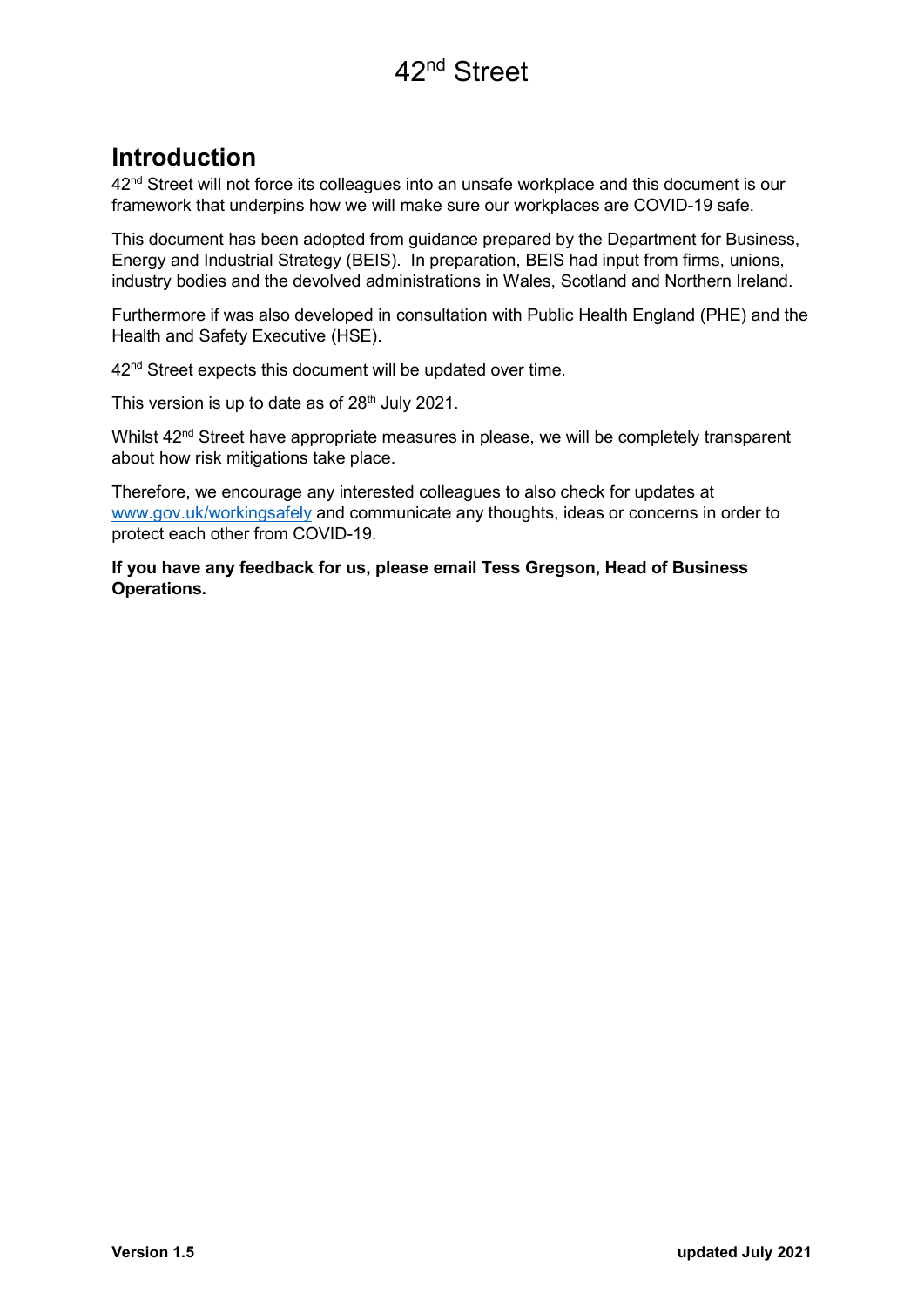#### How to use this guidance

This document sets out guidance on how to work safely.

It gives practical considerations of how 42<sup>nd</sup> Street expect colleagues to apply measures in the day-to-day workplace.

Each business will need to translate this into the specific actions it needs to take, depending on the nature of their business, including the size and type of business, how it is organised, operated, managed and regulated. This guidance does not supersede any legal obligations relating to health and safety, employment or equalities and it is important that as a business or an employer you continue to comply with your existing obligations, including those relating to individuals with protected characteristics.

It contains non-statutory guidance to take into account when complying with these existing obligations. When considering how to apply this guidance, take into account agency workers, contractors and other people, as well as your employees.

To help you decide which actions to take, you need to carry out an appropriate COVID-19 risk assessment, just as you would for other health and safety related hazards.

This risk assessment must be done in consultation with unions or workers.

#### How to raise a concern

Contact your line manager/senior manager.

Contact your trade union if you have one.

Use the HSE form available at https://www.hse.gov.uk/contact/concerns.htm

Contact HSE by phone on 0300 003 1647. 4 1.1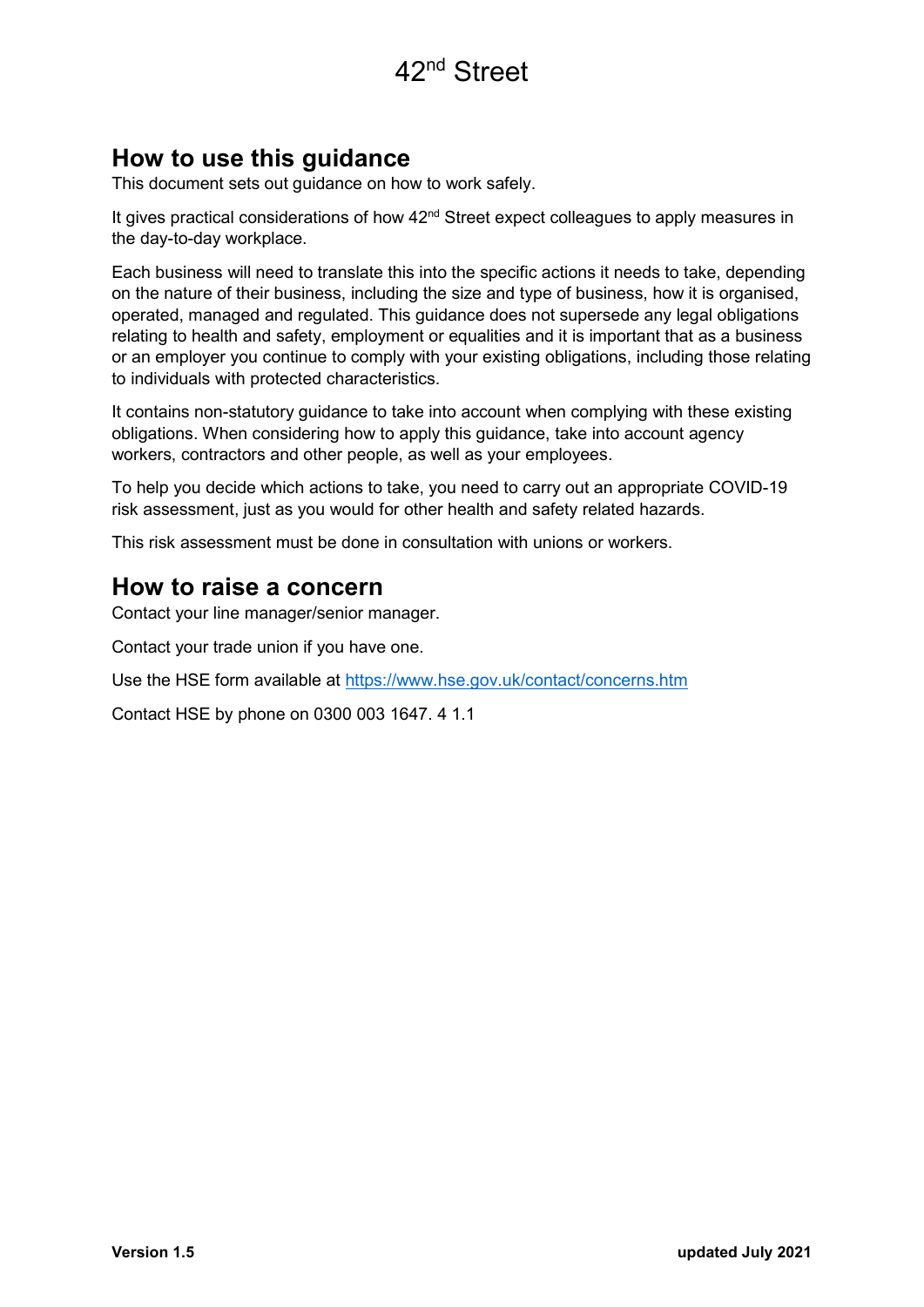#### Managing risk

#### Objective: To reduce risk to the lowest reasonably practicable level by taking preventative measures, in order of priority.

Employers have a duty to reduce workplace risk to the lowest reasonably practicable level by taking preventative measures. Employers must work with any other employers or contractors sharing the workplace so that everybody's health and safety is protected.

In the context of COVID-19 this means 42<sup>nd</sup> Street work through these steps in order:

| <b>Action</b>                                                                                                                                                                                                                                                                                                                      | <b>Examples to demonstrate compliance</b>                                                                                                                                                                                                                                                                                                                                                                                                                                                                                                                                                                                                                                                                          | <b>RAG</b> | <b>Further Action</b> | <b>Action</b><br>Owner | Date for<br><b>Review</b> |
|------------------------------------------------------------------------------------------------------------------------------------------------------------------------------------------------------------------------------------------------------------------------------------------------------------------------------------|--------------------------------------------------------------------------------------------------------------------------------------------------------------------------------------------------------------------------------------------------------------------------------------------------------------------------------------------------------------------------------------------------------------------------------------------------------------------------------------------------------------------------------------------------------------------------------------------------------------------------------------------------------------------------------------------------------------------|------------|-----------------------|------------------------|---------------------------|
|                                                                                                                                                                                                                                                                                                                                    |                                                                                                                                                                                                                                                                                                                                                                                                                                                                                                                                                                                                                                                                                                                    |            |                       |                        |                           |
| Increasing the frequency of handwashing and surface<br>cleaning                                                                                                                                                                                                                                                                    | Updated information on the importance of<br>washing hands and the cleaning of surfaces<br>has been sent to all staff and clearly<br>displayed near sinks. New staff are informed<br>of these procedures. Young people<br>attending the building for groups will also be<br>remined about hand washing and its<br>importance. This will also apply to external<br>spaces that we hire, we will provide staff with<br>hand soap if required.<br>The caretaker routinely cleans all surfaces<br>and this is also enhanced by suppling staff in<br>each room both sanitising wipes and/sprays<br>which can be used to clean surfaces which<br>are more likely to be used by different<br>people over a period of time. |            |                       | Heather                | End of<br>January<br>2022 |
| Where the social distancing guidelines cannot be<br>followed in full, in relation to a particular activity,<br>businesses should consider whether that activity<br>needs to continue for the business to operate, and if<br>so, take all the mitigating actions possible to reduce<br>the risk of transmission between their staff | Now that social distancing has been reduced<br>we have implemented a 1 metre plus social<br>distancing position with the building. This<br>has now allowed more staff to sit with the<br>building and more staff within rooms. Plus<br>groups of young people can now attend                                                                                                                                                                                                                                                                                                                                                                                                                                       |            |                       | Heather                | End of<br>January<br>2022 |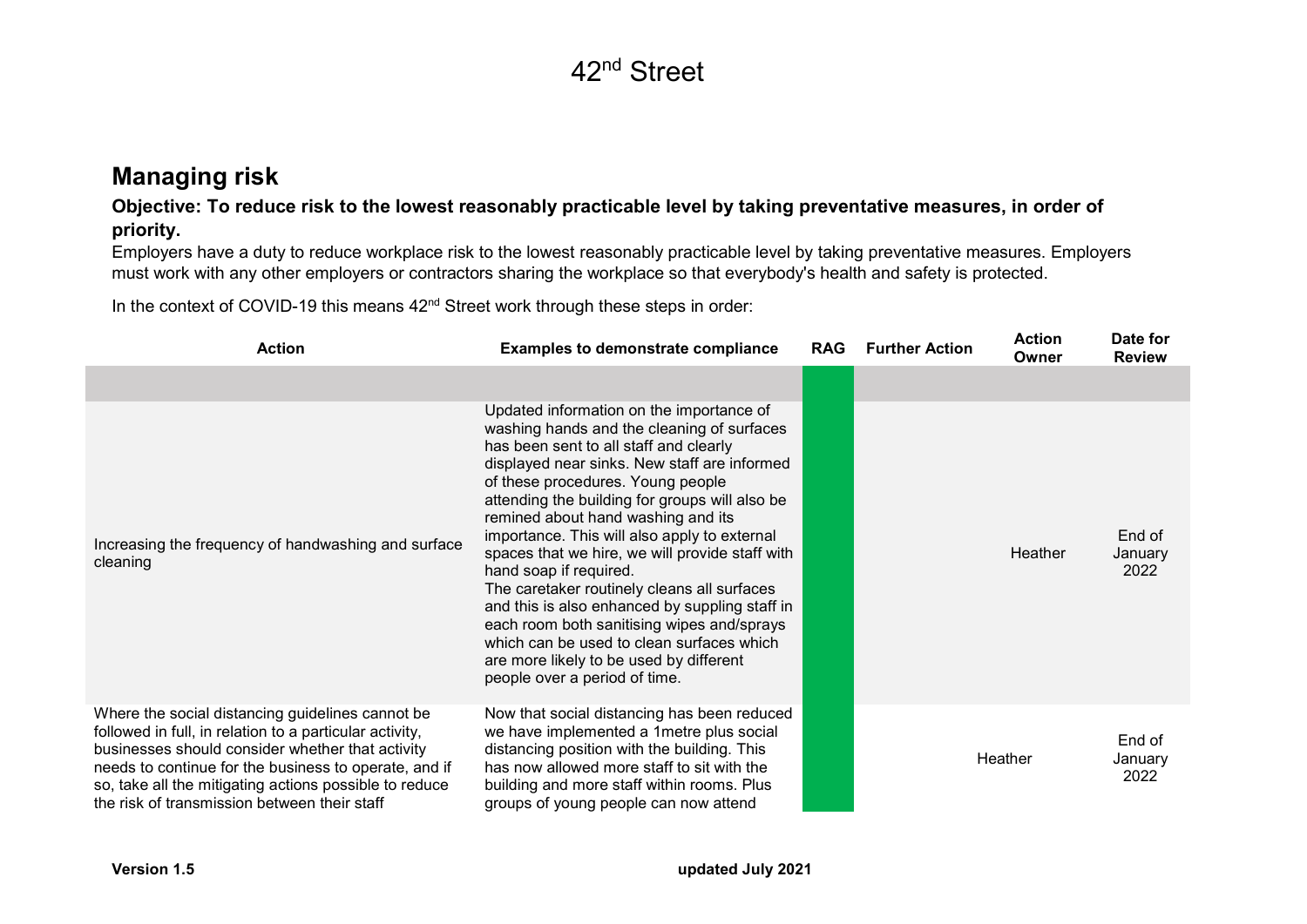group sessions. More face to face work with individuals as well.

Desks- admin/managers desks are fixed but give 1 metre distance next to each other and face to face. Therefore, all desks can now be used safely.

SMT – all managers can now sit in this room safely.

Workers desks - some face the wall and some face each other – 1 in every two desks can be used and the others are clearly marked for non - use.

Group space for meetings - will only be groups of 14 max who could meet sitting 1 metres apart.

Reception – at present the reception area is being used very infrequently and so there is no issue with social distancing. This would need to be reviewed if we start to allow parents etc to wait for an hour whilst a YP is in a session. This would only be problematic if lots of parents waited at the same time, which is very rare.

1 to 1 rooms – all one to one rooms can be transferred back to face to face when it is needed. These and other rooms can be used for online work.

Horsfall – up to 8 people each floor can be allowed using the new social distancing measures.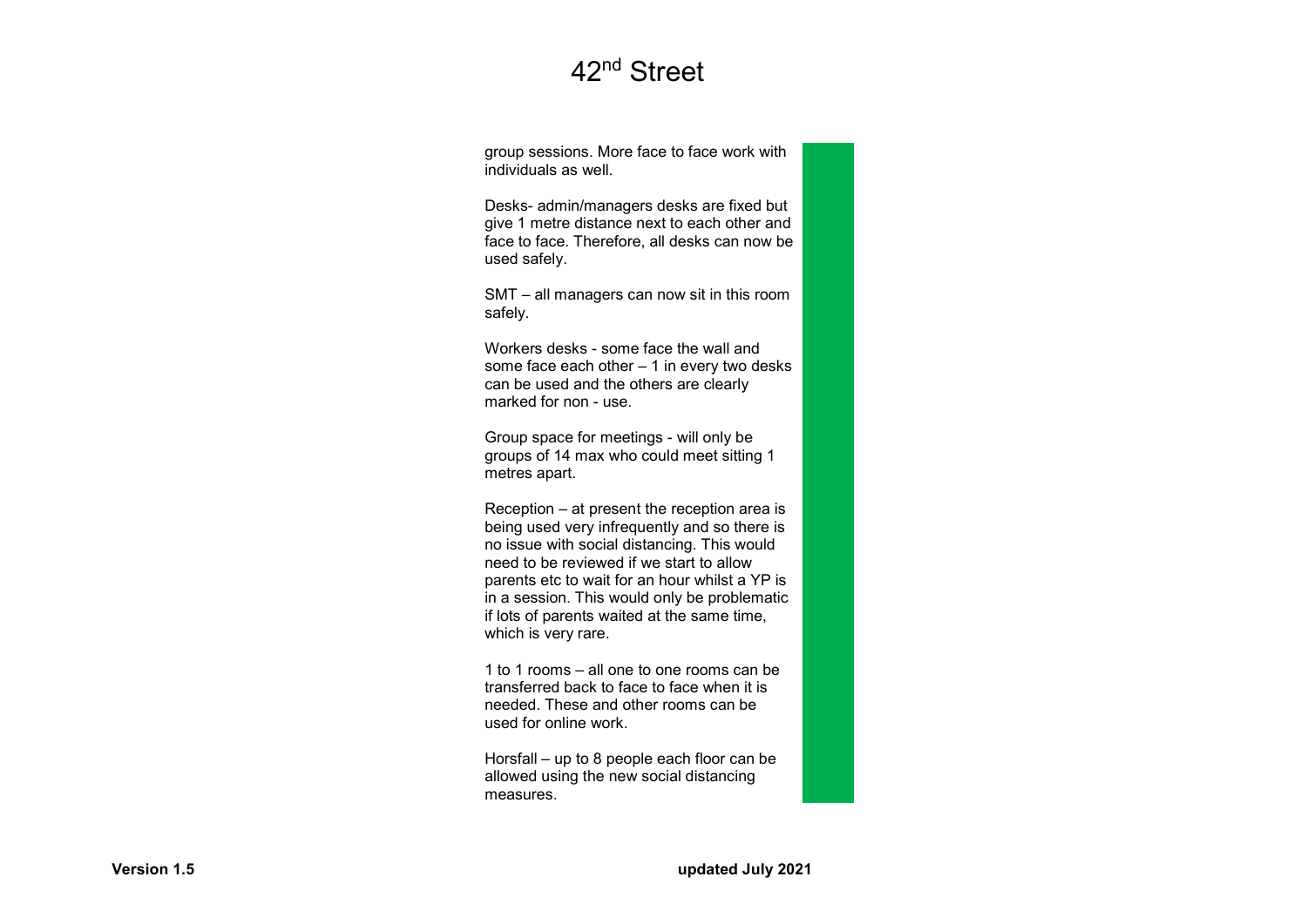|                                                                                                                                                     | External spaces have been assessed for<br>social distancing and desks/tables have<br>been set apart. We will still conform to their<br>guidance should it be more restricted than<br>our policies but implement our policies<br>should there be no guidance in place.                                                                                                                                                                                                                                                                                                                         |            |                           |
|-----------------------------------------------------------------------------------------------------------------------------------------------------|-----------------------------------------------------------------------------------------------------------------------------------------------------------------------------------------------------------------------------------------------------------------------------------------------------------------------------------------------------------------------------------------------------------------------------------------------------------------------------------------------------------------------------------------------------------------------------------------------|------------|---------------------------|
| Time limiting activities - keeping as short as possible                                                                                             | Staff will aim to implement a break between<br>sessions and try to spread out online<br>sessions. Group sessions may be reduced in<br>length if needed.                                                                                                                                                                                                                                                                                                                                                                                                                                       | <b>SMT</b> | End of<br>January<br>2022 |
| Using screens or barriers to separate people from<br>each other                                                                                     | <b>N\A</b>                                                                                                                                                                                                                                                                                                                                                                                                                                                                                                                                                                                    |            |                           |
| Using back-to-back or side-to-side working (rather<br>than face-to-face) whenever possible                                                          | Desks have been moved to implement this<br>set up. Also the limitation of staff in the office<br>aids with the amount of people per<br>room/desk allocation.                                                                                                                                                                                                                                                                                                                                                                                                                                  | Heather    | End of<br>January<br>2022 |
| Reducing the number of people each person has<br>contact with by using 'fixed teams or partnering' (so<br>each person works with only a few others) | Staff will return to the main setting for one to<br>two days a week. They can also spend a<br>different day or two in the community setting<br>that is appropriate for them. This massively<br>reduces the amount of contacts that an<br>individual has with others.<br>As we move to the final reduction of<br>restrictions (as of July 2021) we are able to<br>become more fluid as a team and<br>restrictions using bubbles are no longer<br>needed. To reduce risks, we will still be<br>limiting the amount of people who can safety<br>work in each room so that we reduce<br>contacts. | <b>SMT</b> | End of<br>January<br>2022 |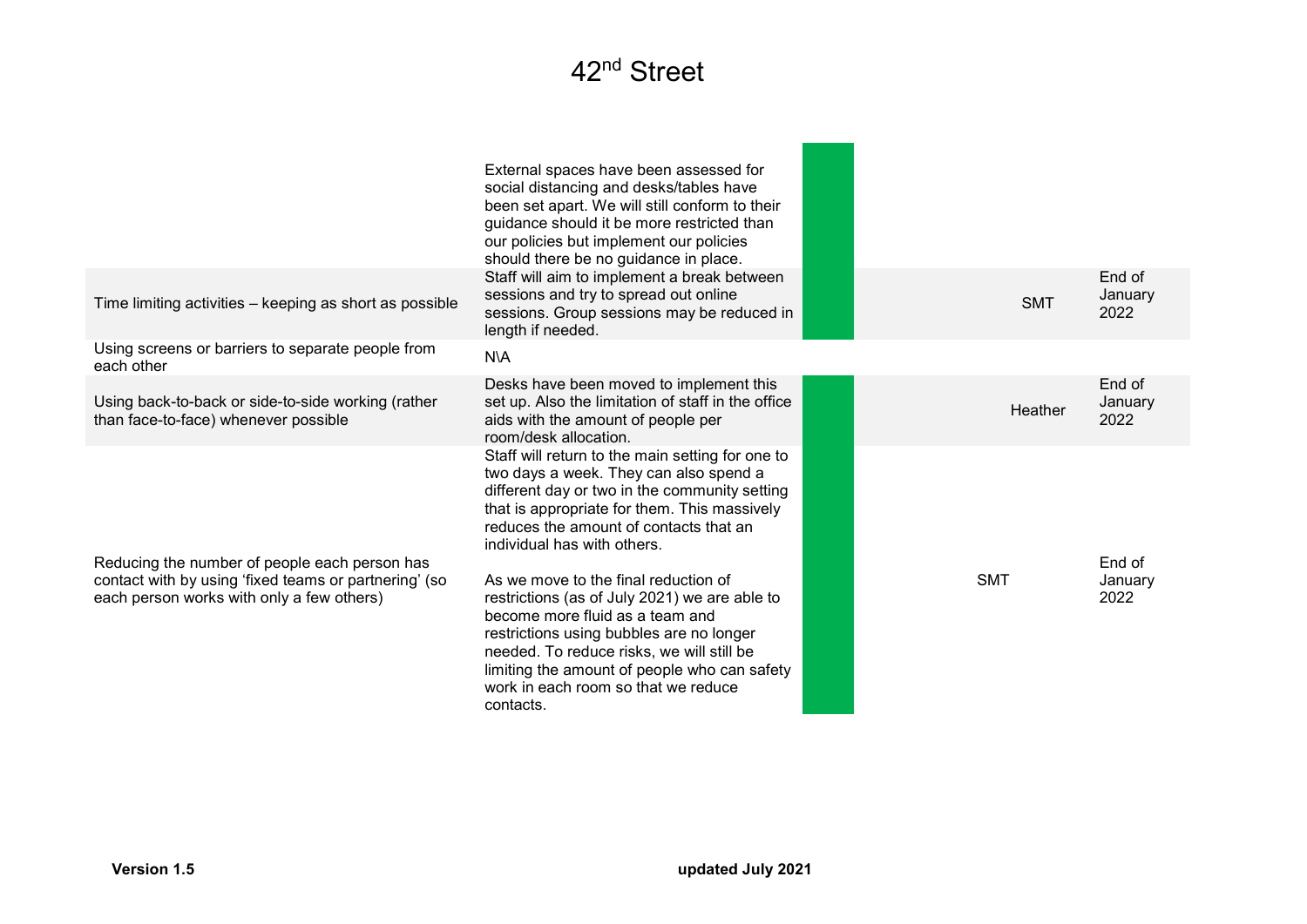#### Objective: Demonstrating compliance internally and externally

| <b>Action</b>                                                               | <b>Date Completed</b>                                                | Location(s)                                                                                                                                                                                                  | <b>Further Action</b>                                                                                                              | <b>Action</b><br>Owner | Date for<br><b>Review</b> |
|-----------------------------------------------------------------------------|----------------------------------------------------------------------|--------------------------------------------------------------------------------------------------------------------------------------------------------------------------------------------------------------|------------------------------------------------------------------------------------------------------------------------------------|------------------------|---------------------------|
| Share the results of Risk Assessment with employees                         | 30/6/20<br>24/09/20<br>22/01/21<br>28/04/21<br>16/07/21<br>11/10/21  | Circulate via email and in<br>shared folders.                                                                                                                                                                | Updated<br>version to be<br>circulated by<br>12/10/21                                                                              | Heather                | End of<br>January<br>2022 |
| Publishing results on 42nd Street Website                                   | 30/06/20<br>24/09/20<br>22/01/21<br>24/04/21<br>18/07/21<br>12/10/21 | Circulate internally initially.<br>Have guidance on the walls<br>for staff/visitors etc.                                                                                                                     | Updated<br>version to be<br>upload by<br>12/10/21                                                                                  | Rebecca                | End of<br>January<br>2022 |
| Display the government risk assessment notice to<br>demonstrate compliance  | 30/6/20                                                              | Displayed on several walls in<br>the building                                                                                                                                                                |                                                                                                                                    |                        | End of<br>January<br>2022 |
| Display QR Code poster for use by individuals<br>using the NHS Covid19 app. | 24/9/20                                                              | To be displayed in the<br>entrance window facing<br>outwards. In the entrance<br>area near the sanitising<br>station and in the<br>reception/meeting rooms.<br>Also Horsfall entrance doors<br>ground floor. | Completed<br>25/9/20<br>July '21<br>guidance from<br>NHS is that this<br>is to still be<br>displayed so<br>will remain in<br>situ. | Heather                | End of<br>January<br>2022 |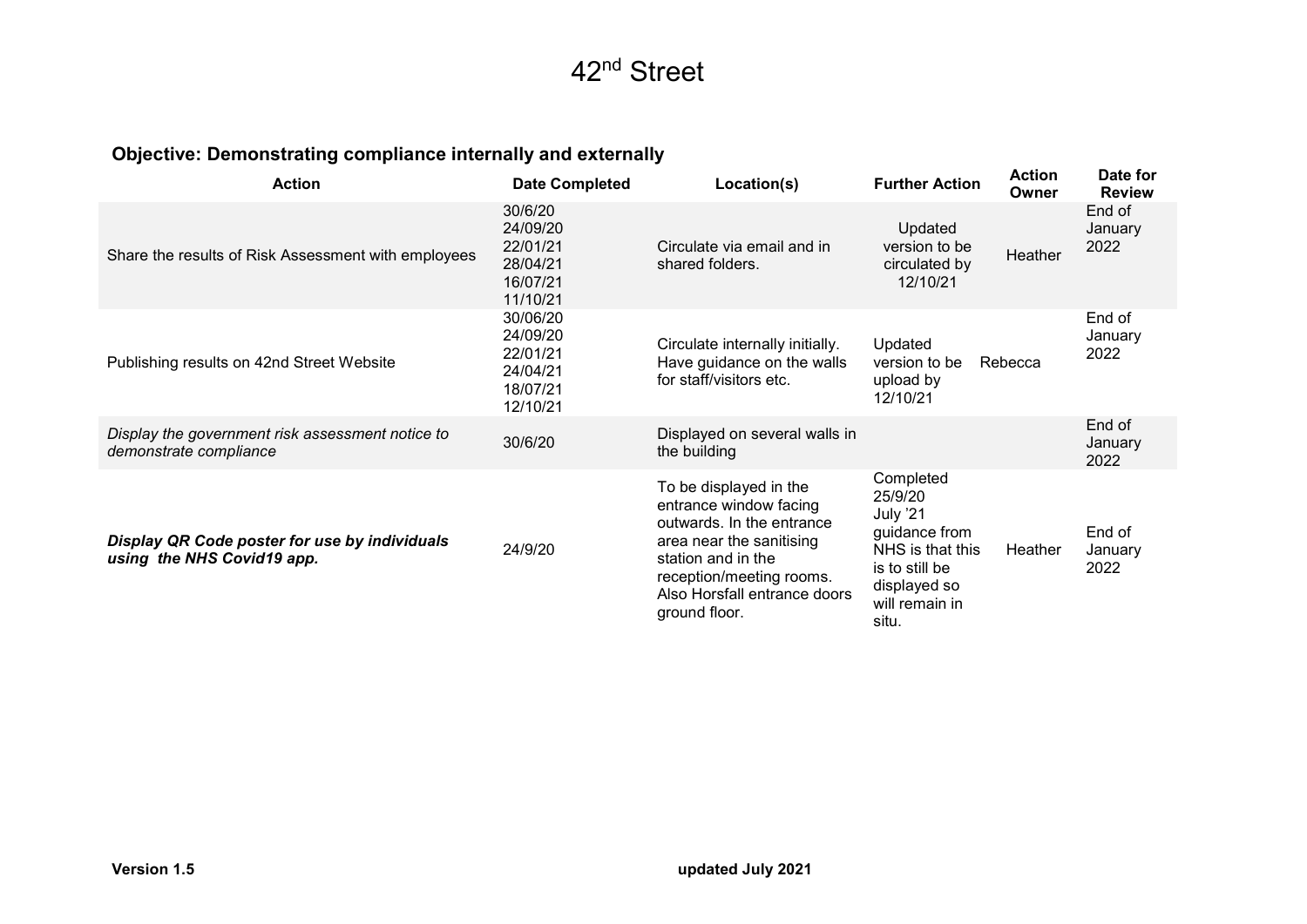#### Who should go to work

Objective: That everyone should work from home, unless they cannot work from home.

| <b>Action</b>                                                                                                                                                           | <b>Examples to demonstrate</b><br>compliance | <b>RAG</b> | <b>Further Action</b> | <b>Action</b><br>Owner | Date for<br><b>Review</b> |
|-------------------------------------------------------------------------------------------------------------------------------------------------------------------------|----------------------------------------------|------------|-----------------------|------------------------|---------------------------|
|                                                                                                                                                                         |                                              |            |                       |                        |                           |
| Having regard whether people doing work are especially<br>vulnerable to COVID-19                                                                                        | See statement below                          |            |                       | <b>SMT</b>             | ongoing                   |
| Working from home as a first option                                                                                                                                     | See statement below                          |            |                       | <b>SMT</b>             | ongoing                   |
| Where working from home is not possible, workplaces should<br>make every reasonable effort to comply with the social<br>distancing guidelines set out by the government | See statement below                          |            |                       | Managers               | Ongoing                   |

42nd Street will consider (and continually review) who is needed to be on-site; for example:

- Workers in roles critical for business and operational continuity, safe facility management, or regulatory requirements and which cannot be performed remotely.
- Workers in critical roles which might be performed remotely, but who are unable to work remotely due to home circumstances or the unavailability of safe enabling equipment. Planning for the minimum number of people needed on site to operate safely and effectively. Monitoring the wellbeing of people who are working from home and helping them stay connected to the rest of the workforce, especially if the majority of their colleagues are on-site. Keeping in touch with off-site workers on their working arrangements including their welfare, mental and physical health and personal security. Providing equipment for people to work at home safely and effectively, for example, remote access to work systems. 7 8 2.1

From April 2021 it has been safe by the government for more people to actually return to work and start to cease home working, where possible. 42<sup>nd</sup> Street is implementing a balance of staff both undertaking some days physically in the office and other days working from home. The amount of staff actually in the building will be limited to the amount possible whilst social distancing is implemented. Once social distancing is removed or decreased then this will be reviewed.

From July 2021 social distancing has been reduced to 1 metre plus. We have taken this into account in increasing the amount of staff and young people we will have in the building, maintaining the present social distancing. Working from home will still continue but stall will be able to attend the office more frequently to work and to meet with young people, taking into account the restricted numbers the new social distancing creates.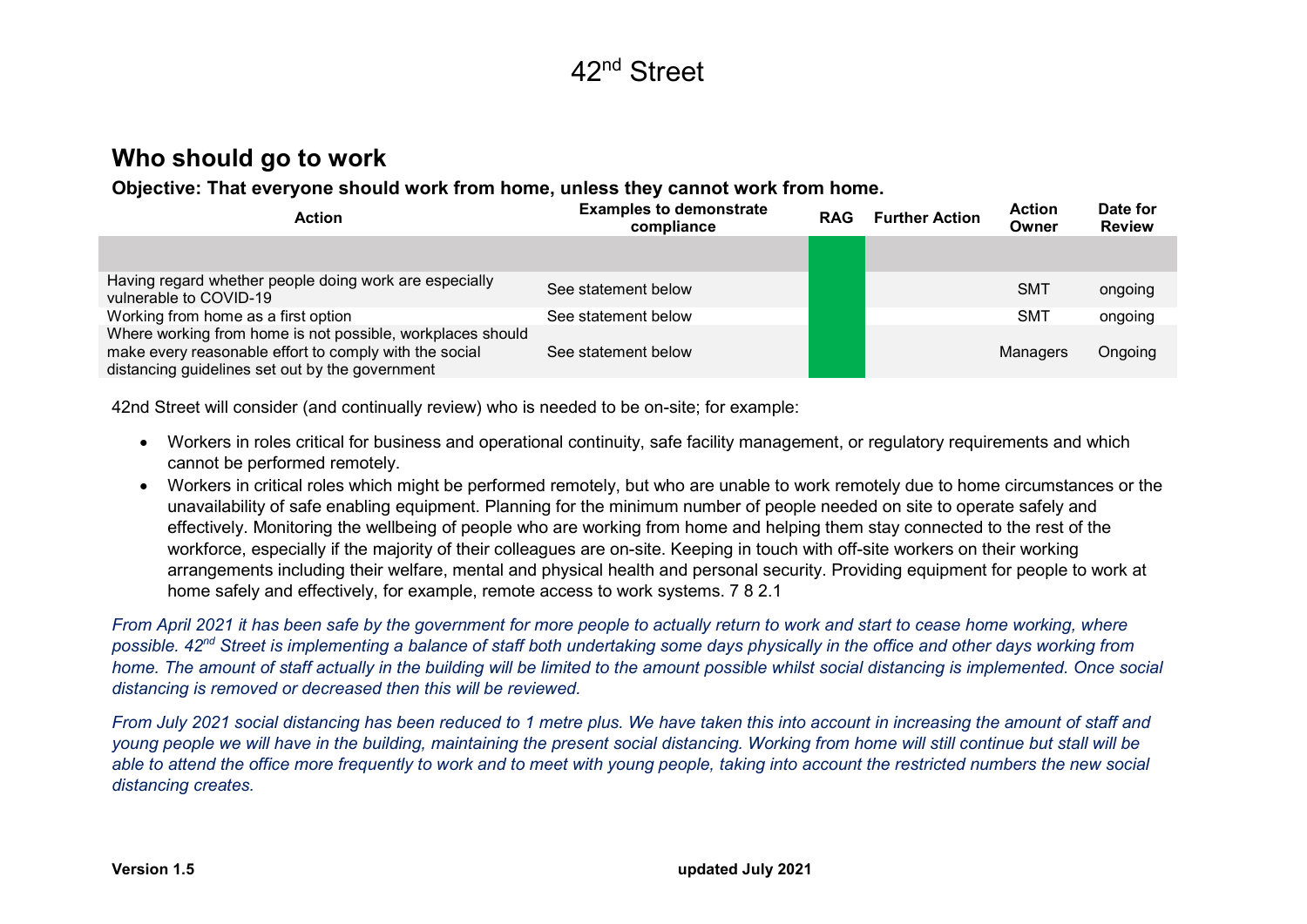#### Protecting people who are at higher risk

#### Objective: To protect clinically vulnerable and clinically extremely vulnerable individuals.

Clinically extremely vulnerable individuals (see up-to-date government guidance for definitions) have been strongly advised not to work outside the home.

Clinically vulnerable individuals, who are at higher risk of severe illness (for example, people with some pre-existing conditions, (see up-todate government guidance for definitions), have been asked to take extra care in observing social distancing and should be helped to work from home, either in their current role or in an alternative role.

If clinically vulnerable (but not extremely clinically vulnerable) individuals cannot work from home, they should be offered the option of the safest available on-site roles, enabling them to stay 1m away from others. If they have to spend time within 1m of others, 42nd Street will carefully assess whether this involves an acceptable level of risk. As for any workplace risk 42nd Street will take into account specific duties to those with protected characteristics, including, for example, expectant mothers who are, as always, entitled to suspension on full pay if suitable roles cannot be found.

Particular attention will also be paid to people who live with clinically extremely vulnerable individuals.

| Action                                                                             | <b>Examples to demonstrate compliance</b>                                       | <b>RAG</b> | <b>Further Action</b> | <b>Action</b><br>Owner | Date for<br><b>Review</b> |
|------------------------------------------------------------------------------------|---------------------------------------------------------------------------------|------------|-----------------------|------------------------|---------------------------|
|                                                                                    |                                                                                 |            |                       |                        |                           |
| Providing support for workers around mental health<br>and wellbeing                | Supervision, check-ins, group sessions,<br>external supervision where relevant. |            |                       | Managers               | ongoing                   |
|                                                                                    |                                                                                 |            |                       |                        |                           |
| All workers have completed personal risk<br>assessment and discussed with managers | Staff logs, ongoing self-assessments                                            |            |                       | <b>SMT</b>             | ongoing                   |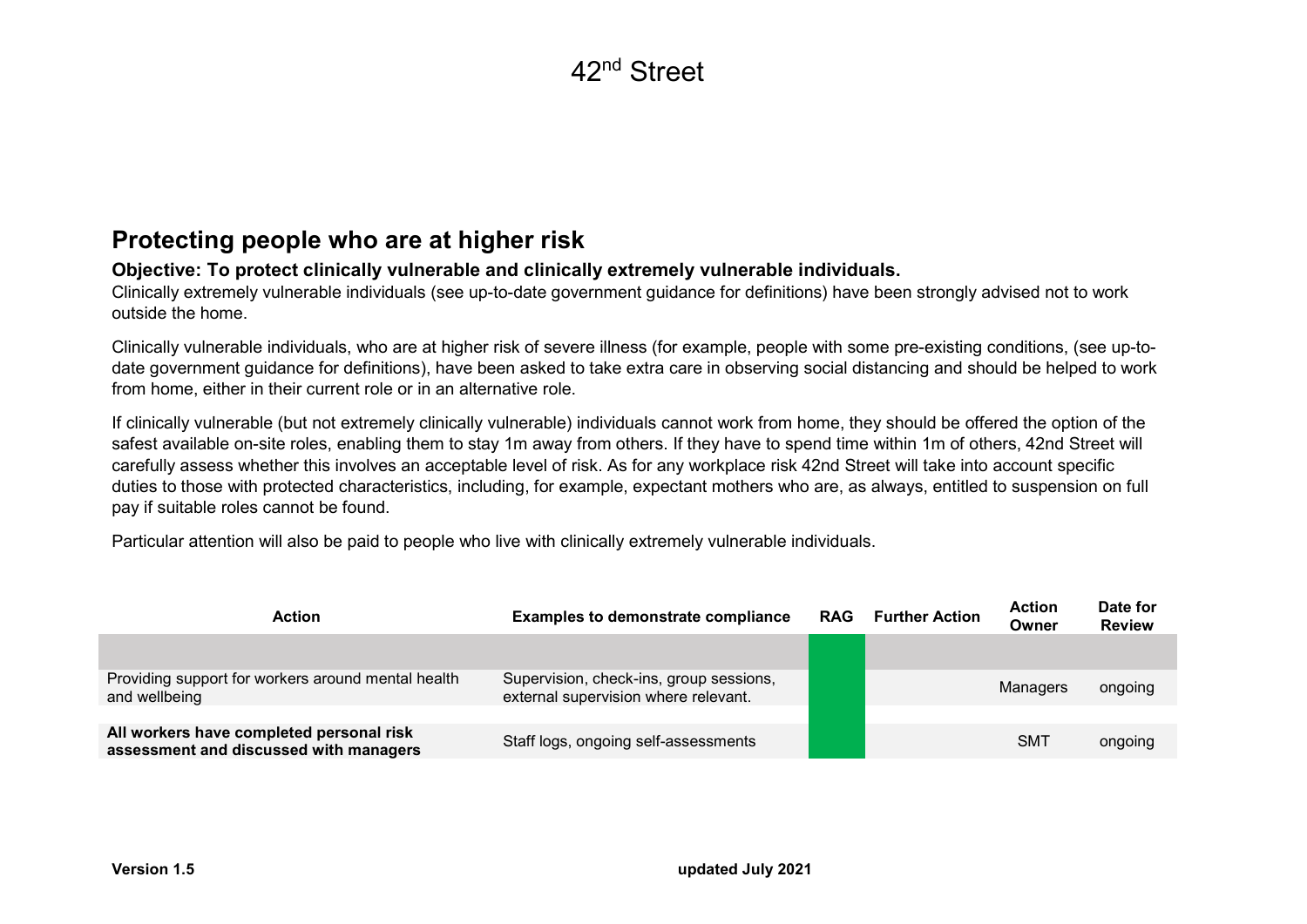#### Objective: To make sure individuals who are advised to stay at home (Shield) under existing government guidance do not physically come to work.

This includes individuals who have symptoms of COVID-19 as well as those who live in a household with someone who has symptoms.

| <b>Action</b>                                                              | <b>Examples to demonstrate compliance</b>                                                                                                                                                                                                                                                                                                                                                                                                                                                                                                                                                                                                                                                                                                                                                                                                                                                      | <b>RAG</b> | <b>Further Action</b> | <b>Action</b><br>Owner | Date for<br><b>Review</b> |
|----------------------------------------------------------------------------|------------------------------------------------------------------------------------------------------------------------------------------------------------------------------------------------------------------------------------------------------------------------------------------------------------------------------------------------------------------------------------------------------------------------------------------------------------------------------------------------------------------------------------------------------------------------------------------------------------------------------------------------------------------------------------------------------------------------------------------------------------------------------------------------------------------------------------------------------------------------------------------------|------------|-----------------------|------------------------|---------------------------|
|                                                                            |                                                                                                                                                                                                                                                                                                                                                                                                                                                                                                                                                                                                                                                                                                                                                                                                                                                                                                |            |                       |                        |                           |
| Enabling workers to work from home while self-<br>isolating if appropriate | We have a list identifying these staff and<br>ensure that they are supported to work<br>from home.<br>As the guidance has changed we shall<br>support these staff to return to the office for<br>a limited time.<br>We shall also support staff that have been<br>advised to self-isolate by track and trace.<br>We now have staff undertaking twice<br>weekly flow testing and have issued<br>guidance on the use of these and when<br>staff should self-isolate, in relation to a<br>positive test. Staff are also encouraged but<br>not required to have the Covid vaccine.<br>New guidance says that staff do not need<br>to self isolate if they come into contact with<br>Covid but should undertake a lateral flow<br>test (which we supply) every day for 10<br>days and only is a positive test happens<br>should then get a PCR test and self isolate<br>until these results return. |            |                       | Managers               | End of<br>January<br>2022 |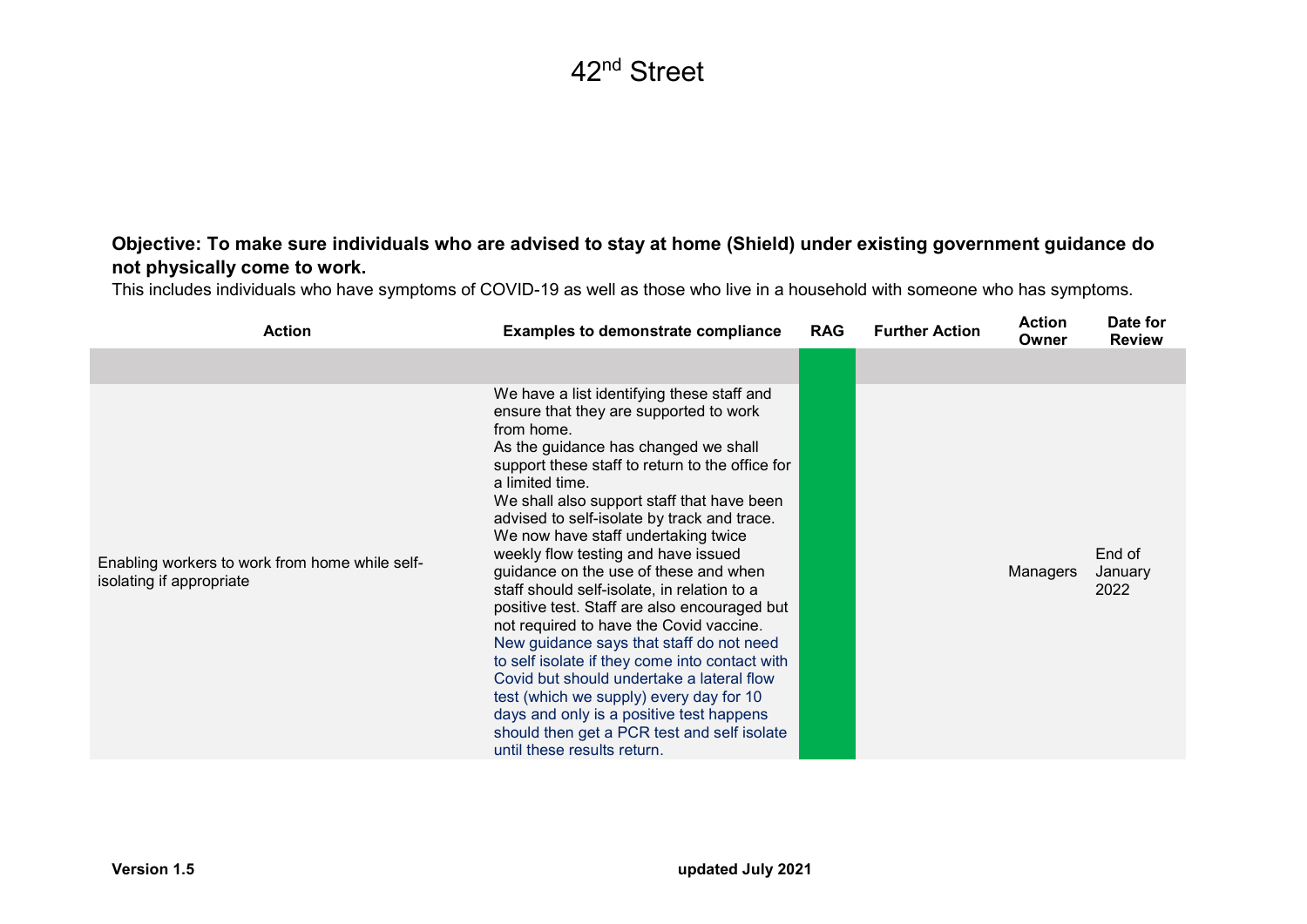# Equality in the workplace

| <b>Action</b>                                                                                                                                                                                                                                   | <b>Examples to demonstrate compliance</b>                                                                                | <b>RAG</b> | <b>Further Action</b> | <b>Action</b><br>Owner | Date for<br><b>Review</b> |
|-------------------------------------------------------------------------------------------------------------------------------------------------------------------------------------------------------------------------------------------------|--------------------------------------------------------------------------------------------------------------------------|------------|-----------------------|------------------------|---------------------------|
|                                                                                                                                                                                                                                                 |                                                                                                                          |            |                       |                        |                           |
| Understanding and taking into account the particular<br>circumstances of those with different protected<br>characteristics                                                                                                                      | Self-assessments completed with all staff<br>and also staff impact log kept and updated<br>regularly and reported to BoT |            |                       | <b>SMT</b>             | Ongoing                   |
| Involving and communicating appropriately with<br>workers whose protected characteristics might either<br>expose them to a different degree of risk, or might<br>make any steps you are thinking about inappropriate or<br>challenging for them | Discussed at MTMs and support for<br>managers to have these conversations<br>with staff and log them                     |            |                       | Managers               | Ongoing                   |
| Considering whether we need to put in place any<br>particular measures or adjustments to take account of<br>our duties under the equalities legislation                                                                                         | 42 <sup>nd</sup> Street complies with equalities<br>legislation and has transparent and robust<br>processes in place     |            |                       | <b>SMT</b>             | Ongoing                   |
| Making reasonable adjustments to avoid disabled<br>workers being put at a disadvantage, and assessing<br>the health and safety risks for new or expectant<br>mothers                                                                            | As above                                                                                                                 |            |                       | <b>SMT</b>             | Ongoing                   |
| Making sure that the steps you take do not have an<br>unjustifiable negative impact on some groups<br>compared to others, for example, those with caring<br>responsibilities or those with religious commitments                                | As above                                                                                                                 |            |                       | <b>SMT</b>             | Ongoing                   |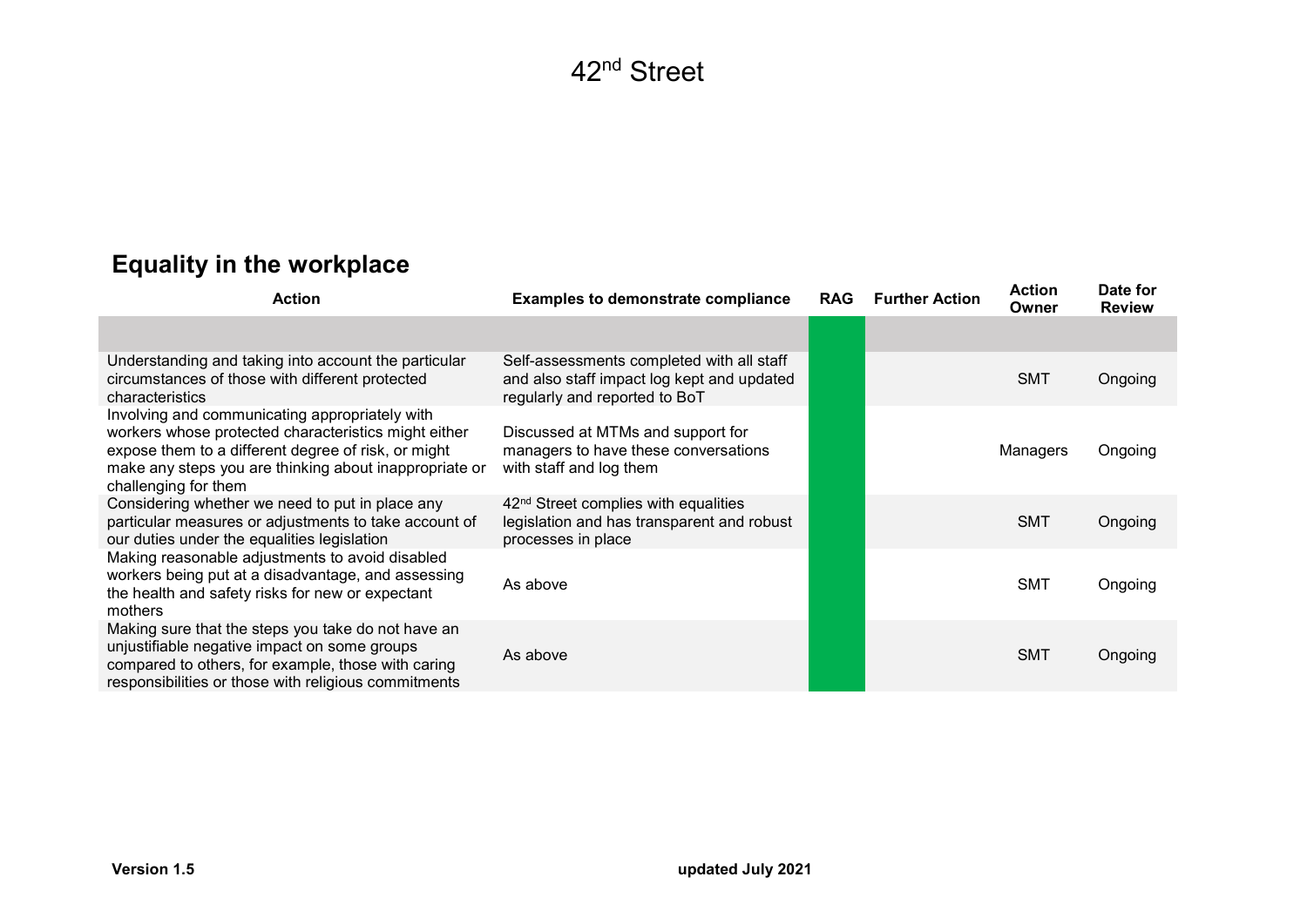#### Coming to work and leaving work

Objective: To maintain social distancing wherever possible, on arrival and departure and to ensure handwashing upon arrival.

| <b>Action</b>                                                                                                                                                               | <b>Examples to demonstrate</b><br>compliance                                                                                                                                                                                                                                     | <b>RAG</b> | <b>Further Action</b> | <b>Action</b><br>Owner | Date for<br><b>Review</b> |
|-----------------------------------------------------------------------------------------------------------------------------------------------------------------------------|----------------------------------------------------------------------------------------------------------------------------------------------------------------------------------------------------------------------------------------------------------------------------------|------------|-----------------------|------------------------|---------------------------|
|                                                                                                                                                                             |                                                                                                                                                                                                                                                                                  |            |                       |                        |                           |
| Staggering arrival and departure times at work to reduce<br>crowding into and out of the workplace, taking account<br>of the impact on those with protected characteristics | The length of the day to return to 9-<br>7pm as this allows staff a staggered<br>start missing rush hour at the start and<br>end of the day.                                                                                                                                     |            |                       | Heather                | End of<br>January<br>2022 |
| Providing additional parking or facilities such as bike<br>racks to help people walk, run, or cycle to work where<br>possible                                               | Cycles can be kept into the court yard<br>and not in the building to reduce<br>contamination.                                                                                                                                                                                    |            |                       | Heather                | End of<br>January<br>2022 |
| Limiting passengers in corporate vehicles, for example,<br>work minibuses. This could include leaving seats empty                                                           | N/A                                                                                                                                                                                                                                                                              |            |                       |                        |                           |
| Reducing congestion, for example, by having more entry<br>points to the workplace. Providing more storage for<br>workers for clothes and bags                               | Initially entry/exit point will be the front<br>door to minimise infection staff/visitors<br>will wear masks in this area and all<br>communal areas. This will remain in<br>place even though it has been optional<br>elsewhere. Staff/young people will be<br>informed of this. |            |                       | Heather                | End of<br>January<br>2022 |
| Using markings and introducing one-way flow at entry<br>and exit points                                                                                                     | Guidance will be issued to staff before<br>entering the building. Signs will be<br>displayed where possible.                                                                                                                                                                     |            |                       | Heather                | End of<br>January<br>2022 |
| Providing handwashing facilities, or hand sanitiser where<br>not possible, at entry/exit points and not using touch-<br>based security devices such as keypads              | At present young people do not use the<br>buzzer, we are getting them to ring the<br>staff member when they arrive and staff<br>meet them at the door. Advising staff to<br>use clean hands to use. Hand sanitiser<br>near the signing book/ entrance.                           |            |                       | Heather                | End of<br>January<br>2022 |
| Defining process alternatives for entry/exit points where<br>appropriate, for example, deactivating turnstiles                                                              | N/A                                                                                                                                                                                                                                                                              |            |                       |                        |                           |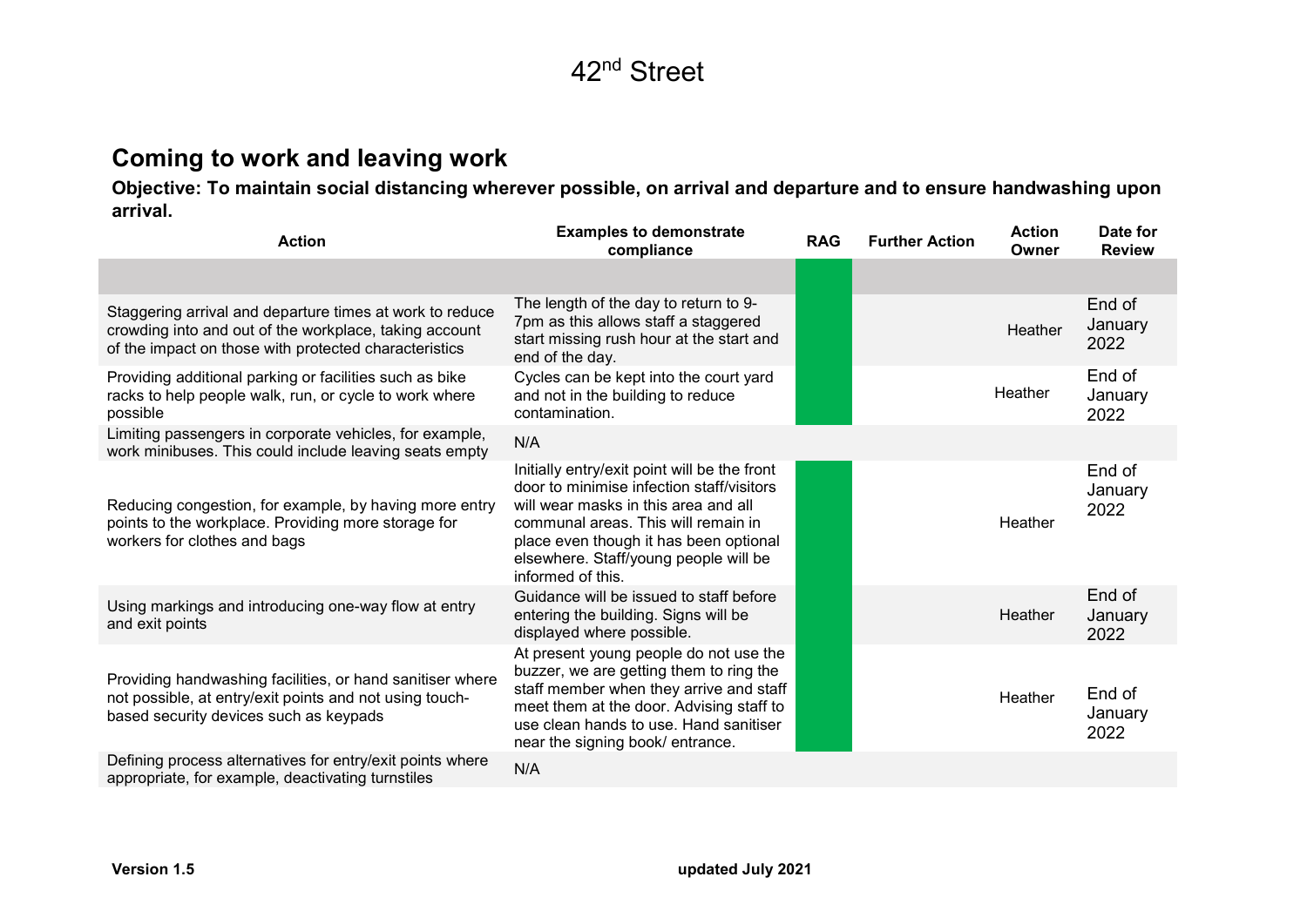requiring pass checks in favour of showing a pass to security personnel at a distance

#### Moving around buildings and worksites

#### Objective: To maintain social distancing wherever possible while people travel through the workplace.

| <b>Action</b>                                                                                                                                                                                                                        | <b>Examples to demonstrate compliance</b>                                                                                                                                                                                                                                                          | <b>RAG</b> | <b>Further Action</b> | <b>Action</b><br>Owner | Date for<br><b>Review</b> |
|--------------------------------------------------------------------------------------------------------------------------------------------------------------------------------------------------------------------------------------|----------------------------------------------------------------------------------------------------------------------------------------------------------------------------------------------------------------------------------------------------------------------------------------------------|------------|-----------------------|------------------------|---------------------------|
|                                                                                                                                                                                                                                      |                                                                                                                                                                                                                                                                                                    |            |                       |                        |                           |
| Reducing movement by discouraging non-essential<br>trips within buildings and sites, for example, restricting<br>access to some areas, encouraging use of radios or<br>telephones, where permitted, and cleaning them<br>between use | We are getting staff to ring externally using<br>their staff mobile and for people to call<br>them direct to their mobiles. The main<br>phoneline has not been open at present so<br>this minimises the need to answer the<br>phone or to call out.                                                |            |                       | Heather                | End of<br>January<br>2022 |
| Restricting access between different areas of a<br>building or site                                                                                                                                                                  | When needed the use of the Horsfall being<br>run separately to the main building can<br>happen for some events.                                                                                                                                                                                    |            |                       | Heather                | End of<br>January<br>2022 |
| Reducing job and location rotation. Introducing more<br>one-way flow through buildings                                                                                                                                               | We have introduced a one-way system up<br>and down the stairs/using lift which we will<br>review as more staff start. If people feel<br>that they would prefer not to use the lift,<br>they will be able to come downstairs as<br>long as they don't cross lots of people<br>coming up the stairs. |            |                       | Heather                | End of<br>January<br>2022 |
| Reducing maximum occupancy for lifts, providing hand<br>sanitiser for the operation of lifts and encouraging use<br>of stairs wherever possible                                                                                      | Lift only used for two people at a time.<br>One-way system - upstairs and down in<br>lift. Sanitising wipes in lift.                                                                                                                                                                               |            |                       | Heather                | End of<br>January<br>2022 |
| Making sure that people with disabilities are able to<br>access lifts                                                                                                                                                                | Lift will always be a priority for people with<br>mobility issues.                                                                                                                                                                                                                                 |            |                       | Heather                | End of<br>January<br>2022 |
| Regulating use of high traffic areas including corridors,<br>lifts turnstiles and walkways to maintain social<br>distancing                                                                                                          | We have now recommended the use of<br>face masks in all communal areas to<br>include corridors/ stairs etc.                                                                                                                                                                                        |            |                       | Heather                | End of<br>January<br>2022 |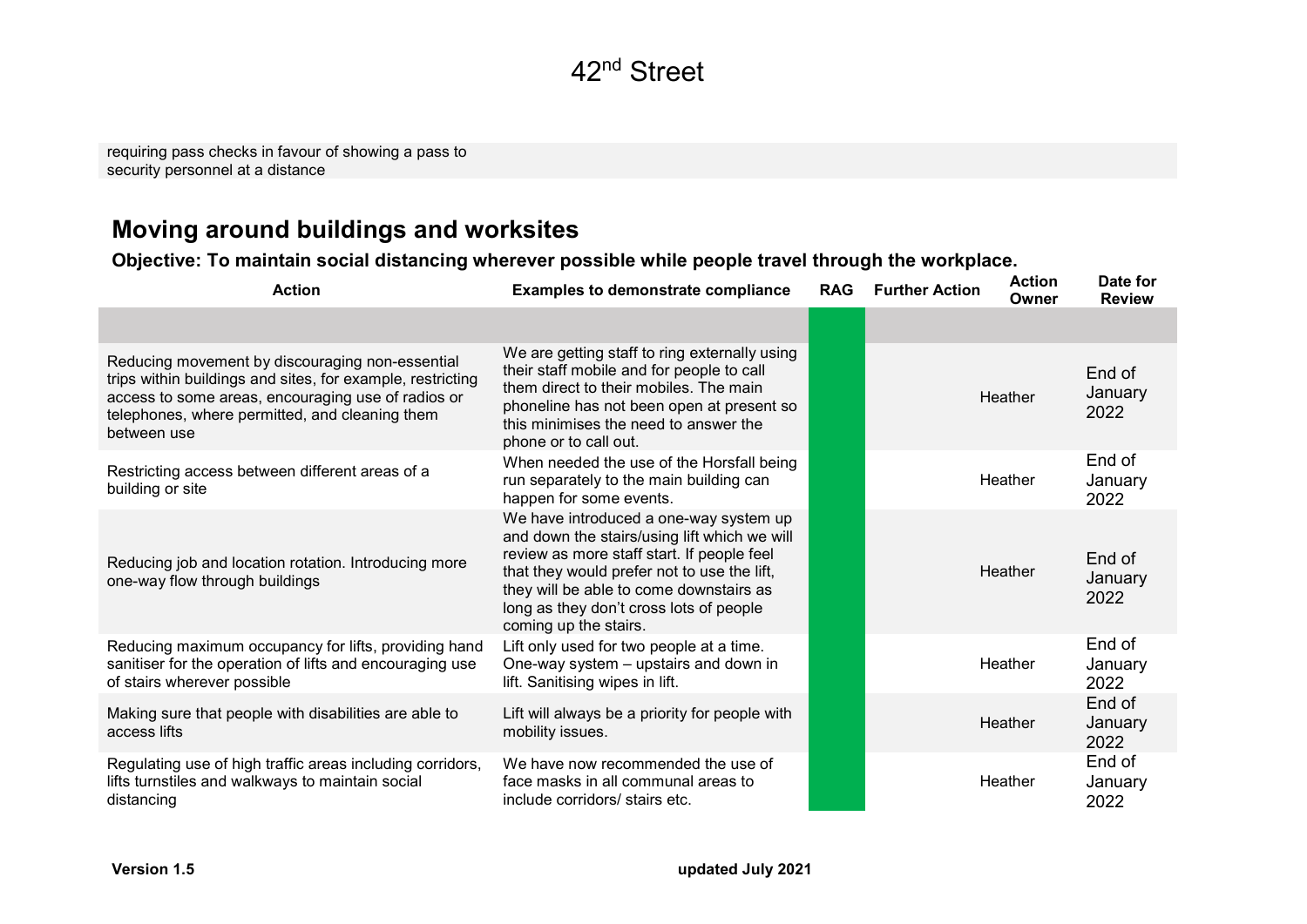### Workplaces and workstations

Objective: To maintain social distancing between individuals when they are at their workstations.

| <b>Action</b>                                                                                                                                                                                                                                         | <b>Examples to demonstrate compliance</b>                                                                                                                                                                                      | <b>RAG</b> | <b>Further</b><br><b>Action</b> | <b>Action</b><br>Owner | Date for<br><b>Review</b> |
|-------------------------------------------------------------------------------------------------------------------------------------------------------------------------------------------------------------------------------------------------------|--------------------------------------------------------------------------------------------------------------------------------------------------------------------------------------------------------------------------------|------------|---------------------------------|------------------------|---------------------------|
|                                                                                                                                                                                                                                                       |                                                                                                                                                                                                                                |            |                                 |                        |                           |
| Workstations should allow people to maintain social<br>distancing wherever possible                                                                                                                                                                   | Seating has been set up so that staff can sit<br>socially distanced.                                                                                                                                                           |            |                                 | <b>Heather</b>         | End of<br>January<br>2022 |
| Workstations should be assigned to an individual<br>and not shared. If they need to be shared they<br>should be shared by the smallest possible number<br>of people                                                                                   | Due to social distancing some desks will be<br>shared but not on the same day. Cleaned<br>before/after use. Individuals have own laptops.                                                                                      |            |                                 | Heather                | End of<br>January<br>2022 |
| If it is not possible to keep workstations 1m apart<br>then businesses should consider whether that<br>activity needs to continue for the business to<br>operate and if so take all mitigating actions possible<br>to reduce the risk of transmission | Staff work some days at home. Two plus days in<br>the main base is planned for all relevant staff but<br>in limited numbers. Staff that work in community<br>bases are in small numbers in relation to the<br>space available. |            |                                 | Heather                | End of<br>January<br>2022 |
| Review layouts and processes to allow people to<br>work further apart from each other (e.g. using floor<br>tape or paint to mark areas to help workers keep to<br>a 1m distance)                                                                      | Notices have been changed to clearly show that<br>social distancing has changed to 1 metre                                                                                                                                     |            |                                 | Heather                | End of<br>January<br>2022 |
| Only where it is not possible to move workstations<br>further apart, arranging people to work side by side<br>or facing away from each other rather than face-to-<br>face                                                                             | Face to face working can now happen if desks<br>are 1 metre apart. Limits to the number of people<br>sitting in each room has increased but takes into<br>account new social distancing of 1 metre.                            |            |                                 | Heather                | End of<br>January<br>2022 |
| Managing occupancy levels to enable social<br>distancing                                                                                                                                                                                              | Smaller amount of staff in each day enables this.                                                                                                                                                                              |            |                                 | Heather                | End of<br>January<br>2022 |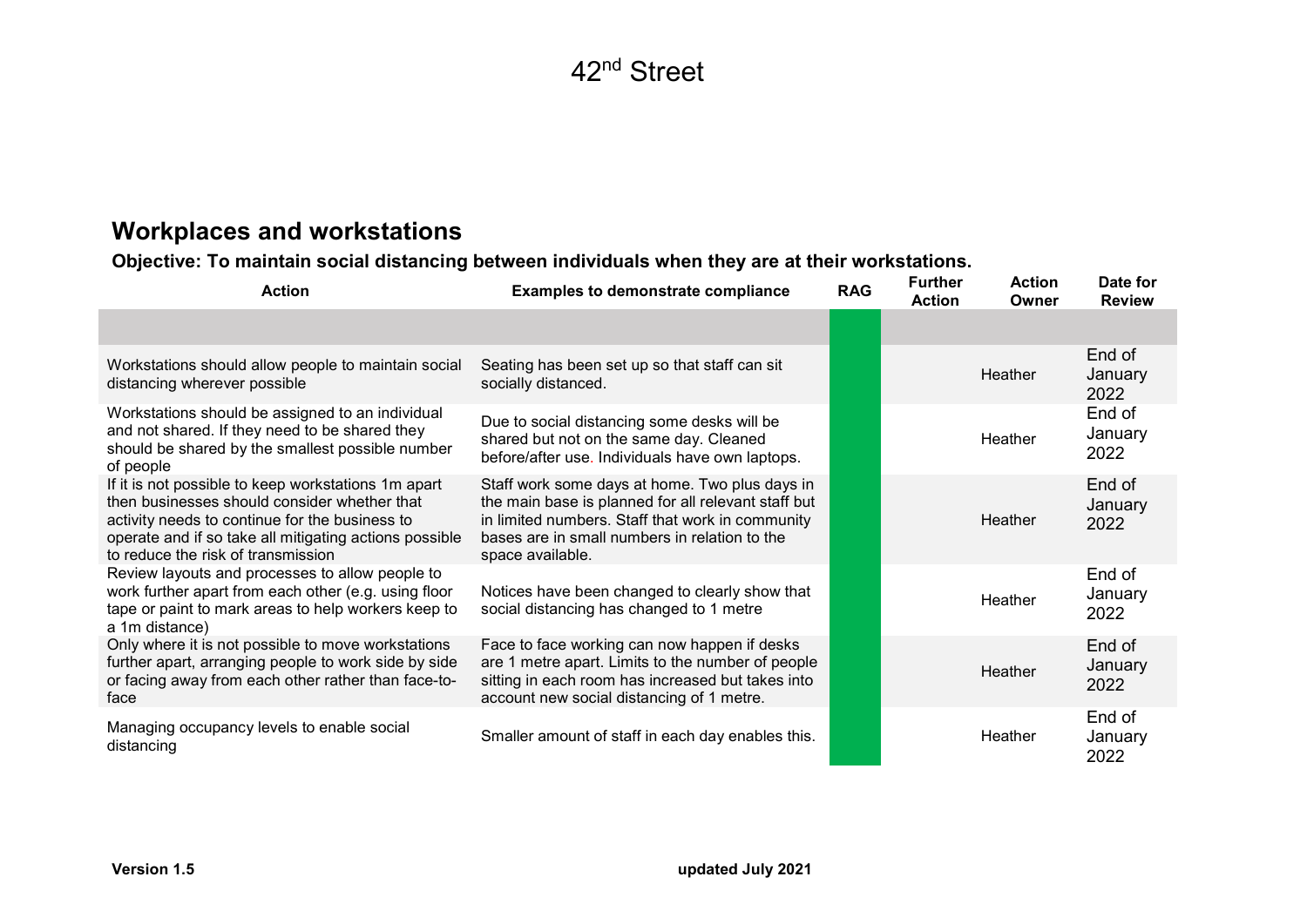| Avoiding use of hot desks and spaces and, where<br>not possible, for example, call centres or training<br>facilities, cleaning workstations between different<br>occupants including shared equipment. | Due to social distancing some desks will be<br>shared but not on the same day. Cleaned<br>before/after use.                              | Heather | End of<br>January<br>2022 |
|--------------------------------------------------------------------------------------------------------------------------------------------------------------------------------------------------------|------------------------------------------------------------------------------------------------------------------------------------------|---------|---------------------------|
| Green markers to limit desk usage and maintain<br>social distancing                                                                                                                                    | Clear notifications on desks that are not to be<br>used. Notices on doors on the number of<br>maximum people allowed to sit in each room | Heather | End of<br>January<br>2022 |
| Floor plan and signage to enable social distancing<br>and safe working in office                                                                                                                       | Clear notifications for staff on social<br>distancing/mask wearing.                                                                      | Heather | End of<br>January<br>2022 |

### Meetings

#### Objective: To reduce transmission due to face-to-face meetings and maintain social distancing in meetings.

| <b>Action</b>                                                                                                    | <b>Examples to demonstrate compliance</b>                                                                                                                                                           | <b>RAG</b> | <b>Further Action</b> | <b>Action</b><br>Owner | Date for<br><b>Review</b> |
|------------------------------------------------------------------------------------------------------------------|-----------------------------------------------------------------------------------------------------------------------------------------------------------------------------------------------------|------------|-----------------------|------------------------|---------------------------|
|                                                                                                                  |                                                                                                                                                                                                     |            |                       |                        |                           |
| Using remote working tools to avoid in-person<br>meetings                                                        | In place and will continue to be a part of<br>staff's working practices.                                                                                                                            |            |                       | <b>SMT</b>             | ongoing                   |
| Only absolutely necessary participants should attend<br>meetings and should maintain 1m separation<br>throughout | In place. Majority of meeting take place<br>using TEAMS etc more smaller meeting<br>can now take place but includes mask<br>wearing and social distancing.                                          |            |                       | <b>SMT</b>             | Ongoing                   |
| Avoiding transmission during meetings, for example,<br>avoiding sharing pens and other objects                   | This would need to happen if physical<br>meetings happen. Most meetings take<br>place online and only small meetings<br>happen face to face considering all<br>guidance at the time of the meeting. |            |                       | All                    | Ongoing                   |
| Providing hand sanitiser in meeting rooms                                                                        | This would be available in rooms/outside<br>the rooms that meetings will take place in.                                                                                                             |            |                       | Heather                | ongoing                   |
| Holding meetings outdoors or in well-ventilated rooms<br>whenever possible                                       | Windows to be open in meeting rooms.<br>Outdoor meetings to happen away from<br>the office. Online meetings presently<br>happen.                                                                    |            |                       | All                    | Ongoing                   |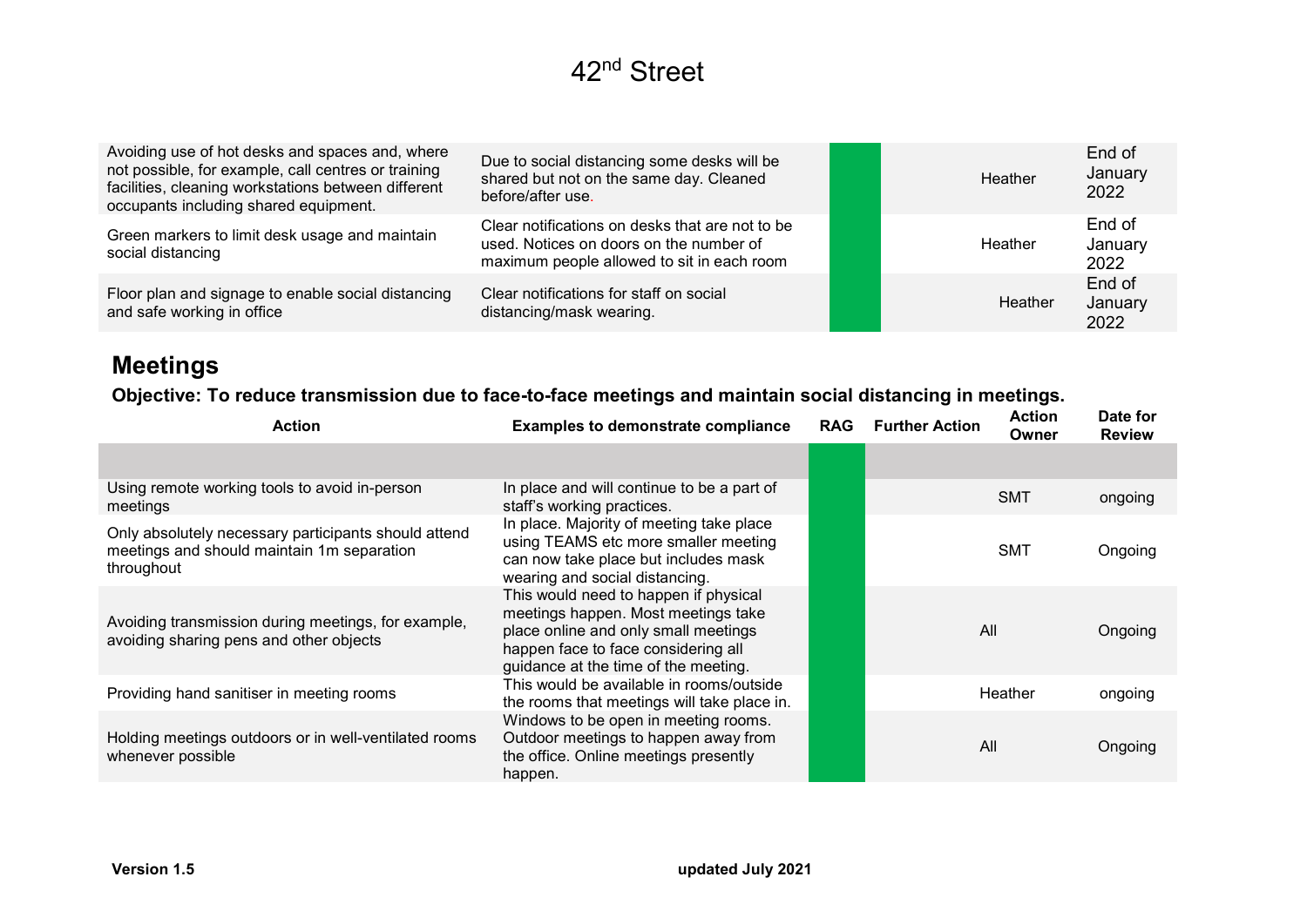| For areas where regular meetings take place, using<br>floor signage to help people maintain social distancing | Floor signage is now present in all areas of<br>the building. It will be updated to show the<br>reduction in social distancing.                         |  | Heather | Ongoing |
|---------------------------------------------------------------------------------------------------------------|---------------------------------------------------------------------------------------------------------------------------------------------------------|--|---------|---------|
| Aiding social distancing and cleaning in meetings                                                             | Any meetings taking place within the<br>building will adhere to social distancing<br>and face mask wearing. Plus cleaning of<br>desks etc where needed. |  | All     | Ongoing |

#### Common areas

#### Objective: To maintain social distancing while using common areas.

| <b>Action</b>                                                                                                                                                                       | <b>Examples to demonstrate compliance</b>                                                                                                                                            | <b>RAG</b> | <b>Further Action</b>   | <b>Action</b><br>Owner | Date for<br><b>Review</b> |
|-------------------------------------------------------------------------------------------------------------------------------------------------------------------------------------|--------------------------------------------------------------------------------------------------------------------------------------------------------------------------------------|------------|-------------------------|------------------------|---------------------------|
|                                                                                                                                                                                     | New row for each example                                                                                                                                                             |            | Specific to this<br>row |                        |                           |
| Working collaboratively with landlords and other<br>tenants in multi-tenant sites/buildings to ensure<br>consistency across common areas, for example,<br>receptions and staircases | N/A                                                                                                                                                                                  |            |                         |                        |                           |
| Staggering break times to reduce pressure on break<br>rooms or canteens                                                                                                             | There are no set break times. At present<br>staff are bringing their own food and<br>drink to eat at their desks. Going out for<br>food etc.                                         |            |                         | Managers               | Ongoing                   |
| Using safe outside areas for breaks                                                                                                                                                 | Courtyard could be used                                                                                                                                                              |            |                         | Managers               | Ongoing                   |
| Creating additional space by using other parts of the<br>workplace or building that have been freed up by<br>remote working                                                         | Rooms that would usually be used for<br>groups are now also used for one to one<br>sessions. The duty room has been<br>moved into a much larger room to ensure<br>social distancing. |            | Heather                 |                        | End of<br>January<br>2022 |
| Installing screens to protect staff in receptions or<br>similar areas                                                                                                               | Reception area is not in public space.<br>Not needed.                                                                                                                                |            |                         |                        |                           |
| Providing packaged meals or similar to avoid fully<br>opening staff canteens                                                                                                        | N\A                                                                                                                                                                                  |            | All                     |                        | Ongoing                   |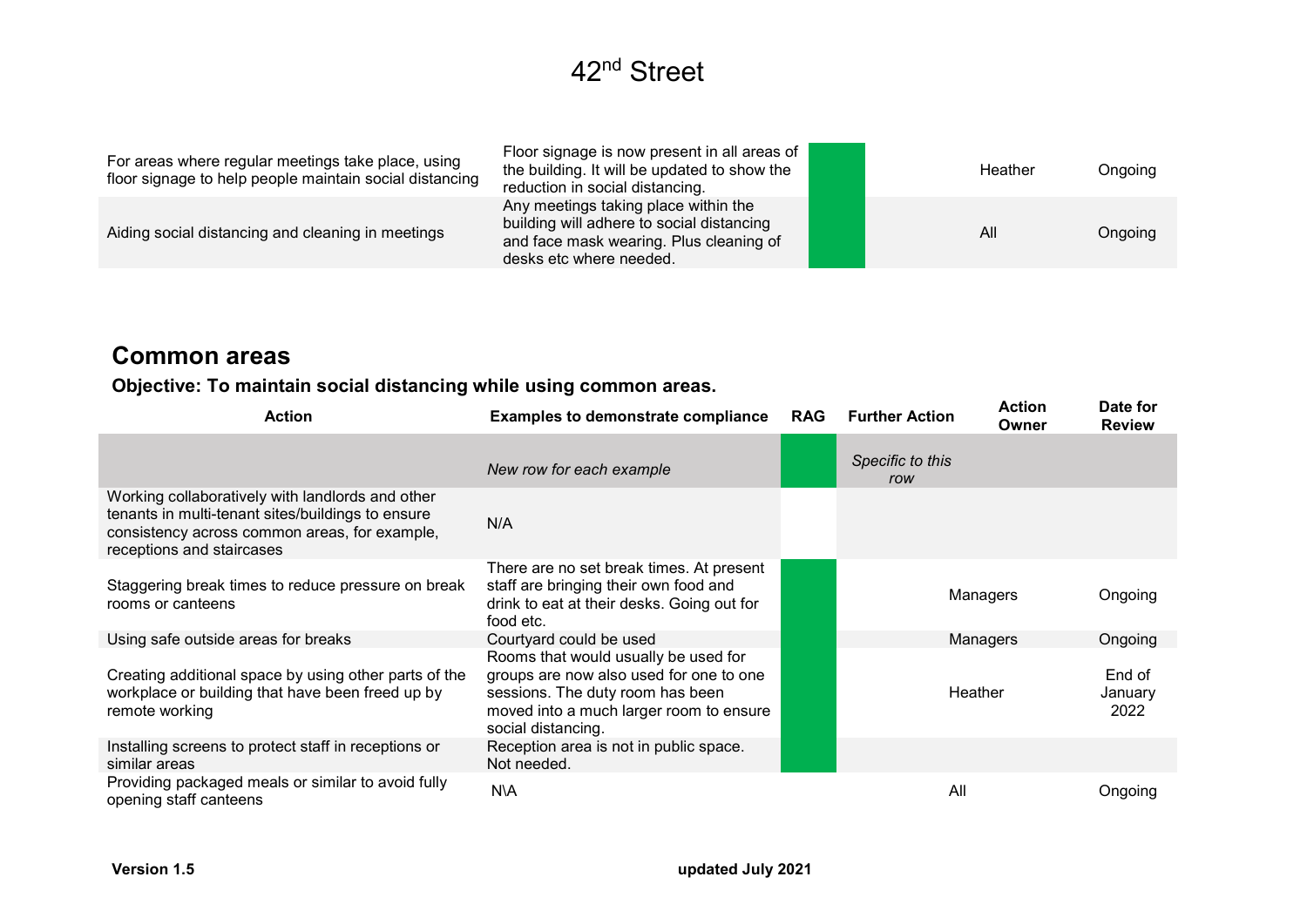| Encouraging workers to bring their own food                                                                                 | We now ask staff to bring in own food,<br>drinks and cups/cutlery.                                   | All      | Ongoing                   |
|-----------------------------------------------------------------------------------------------------------------------------|------------------------------------------------------------------------------------------------------|----------|---------------------------|
| Reconfiguring seating and tables to maintain<br>spacing and reduce face-to-face interactions                                | We don't have canteen area staff can sit<br>in reception area not facing each other.<br>(if needed). | Heather  | End of<br>January<br>2022 |
| Encouraging staff to remain on-site and, when not<br>possible, maintaining social distancing while off-site                 | Social distancing to be kept to within the<br>building and as required outside of the<br>building.   | Managers | Ongoing                   |
| Regulating use of locker rooms, changing areas and<br>other facility areas to reduce concurrent usage                       | N/A                                                                                                  |          |                           |
| Encouraging storage of personal items and clothing<br>in personal storage spaces, for example, lockers<br>and during shifts | Staff have been advised of this position                                                             | Managers | Ongoing                   |
| Common areas and appropriate signage to restrict<br>access when social distancing is not possible /<br>practical            | Staff to sit at desks for majority of day if<br>they sit in waiting area to sit one metre<br>apart.  | Heather  | Ongoing                   |

#### Accidents, security and other incidents

#### Objective: To prioritise safety during incidents.

In an emergency, for example, an accident or fire, people do not have to stay 1m apart if it would be unsafe.

People involved in the provision of assistance to others should pay particular attention to sanitation measures immediately afterwards including washing hands.

| <b>Action</b>                         | <b>Examples to demonstrate compliance</b>                                           | RAG | <b>Further Action</b> | <b>Action</b><br>Owner | Date for<br><b>Review</b> |
|---------------------------------------|-------------------------------------------------------------------------------------|-----|-----------------------|------------------------|---------------------------|
|                                       |                                                                                     |     |                       |                        |                           |
| Staff awareness of the above guidance | During a fire or building evacuation our<br>normal procedures would be followed and |     |                       |                        | Ongoing                   |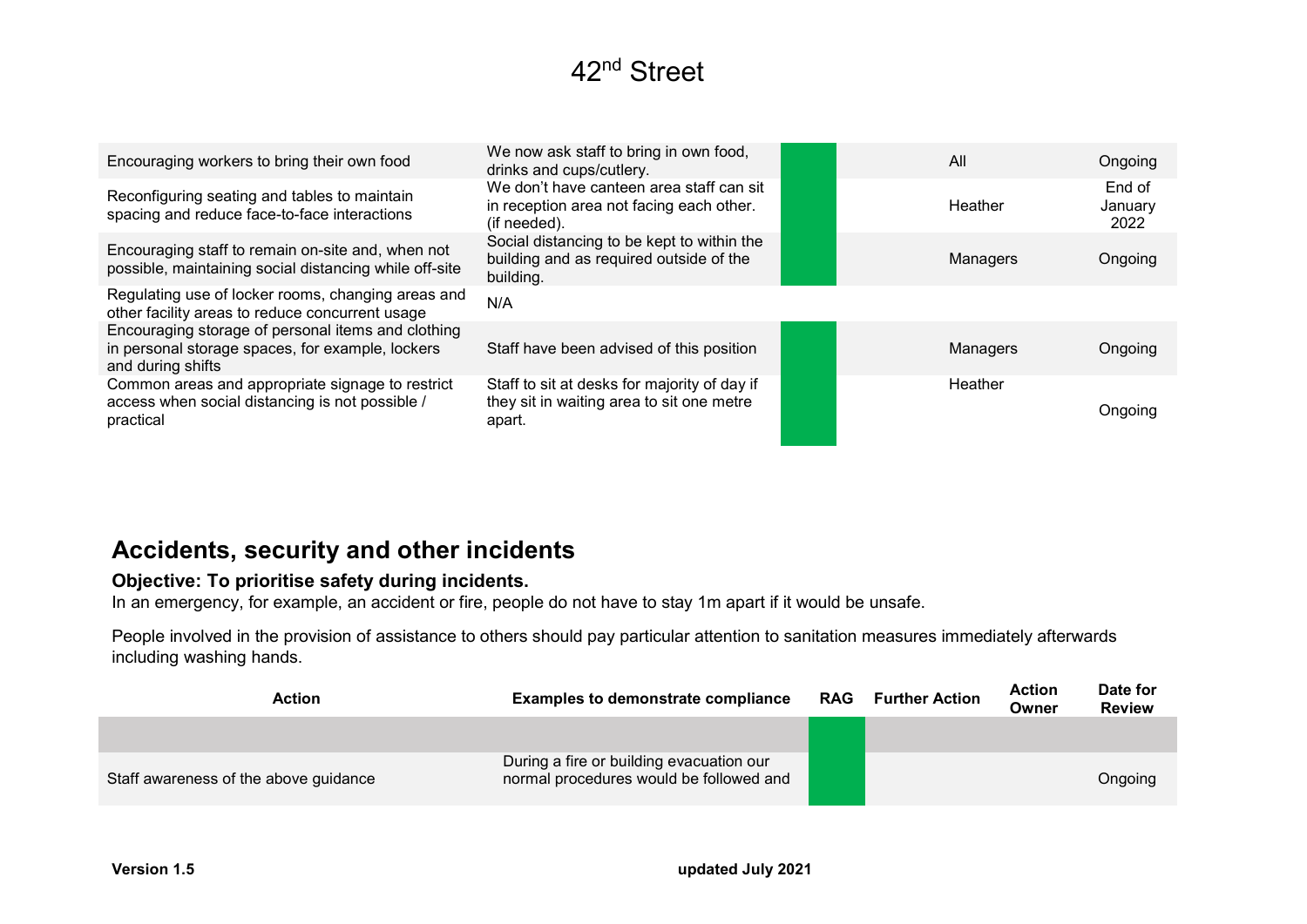|                                                    | all staff are given this policy at the start of<br>employment and when reviewed.<br>In the event of an accident staff would<br>seek guidance from the Duty Manager on<br>how to proceed and what safety measures<br>should be implemented on a personal<br>basis or in relation to the person involved. | Heather |
|----------------------------------------------------|---------------------------------------------------------------------------------------------------------------------------------------------------------------------------------------------------------------------------------------------------------------------------------------------------------|---------|
| Health & Safety training / refresher with COVID-19 | On line training on this was provided by                                                                                                                                                                                                                                                                | Heather |
| focus for nominated officers                       | Citation and was completed by all staff.                                                                                                                                                                                                                                                                | Ongoing |

### Managing visitors and contractors

#### Manage contacts

#### Objective: To minimise the number of unnecessary visits to offices.

| <b>Action</b>                                                                                                                                                                               | <b>Examples to demonstrate compliance</b>                                                                                                                                            | <b>RAG</b> | <b>Further Action</b> | <b>Action</b><br>Owner | Date for<br><b>Review</b> |
|---------------------------------------------------------------------------------------------------------------------------------------------------------------------------------------------|--------------------------------------------------------------------------------------------------------------------------------------------------------------------------------------|------------|-----------------------|------------------------|---------------------------|
|                                                                                                                                                                                             |                                                                                                                                                                                      |            |                       |                        |                           |
| Encouraging visits via remote connection/working<br>where this is an option                                                                                                                 | Most meetings already take place online<br>and this will continue where possible.                                                                                                    |            |                       | Managers               | Ongoing                   |
| Where site visits are required, site guidance on<br>social distancing and hygiene should be explained to<br>visitors on or before arrival                                                   | The admin workers/Facilities Manager<br>will ensure visitors/delivery drivers are<br>updated before entering the premises.                                                           |            |                       | Managers               | Ongoing                   |
| Limiting the number of visitors at any one time                                                                                                                                             | We will be limiting the number of staff<br>working from the premises and alongside<br>this the no of YP and visitors will be<br>restricted.                                          |            |                       | Managers               | Ongoing                   |
| Limiting visitor times to a specific time window and<br>restricting access to required visitors only                                                                                        | This has been implemented                                                                                                                                                            |            |                       | Managers               | Ongoing                   |
| Determining if schedules for essential services and<br>contractor visits can be revised to reduce interaction<br>and overlap between people, for example, carrying<br>out services at night | Any services will be restricted to before<br>or after the core working times where<br>possible. Contractors to ware face masks<br>and spaces to be sanitised once work<br>completed. |            |                       | Managers               | Ongoing                   |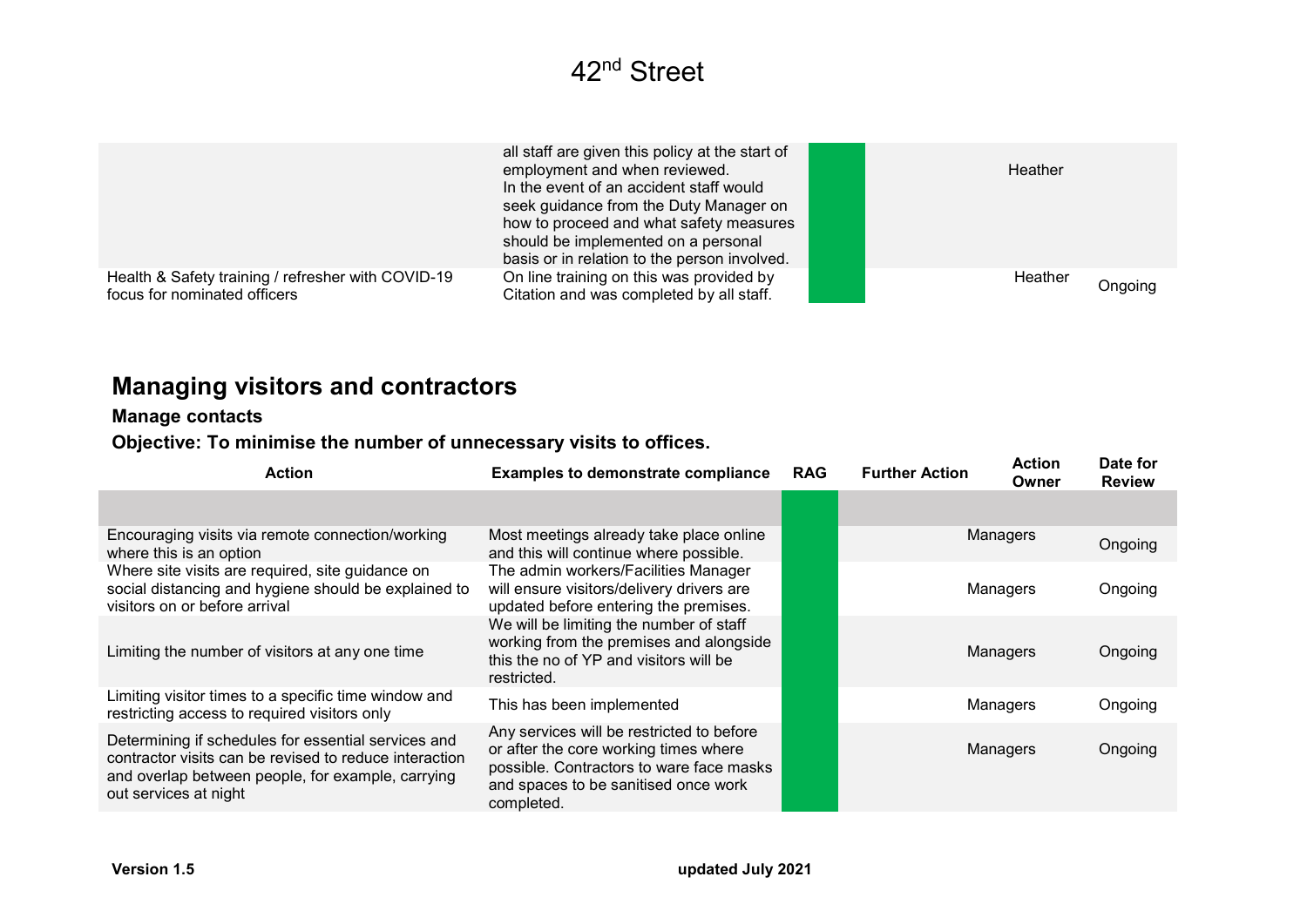| Maintaining a record of all visitors                                                                                                                            | The signing in book will maintain records<br>of visitors for fire purposes.                    |  | Admin   | Ongoing |
|-----------------------------------------------------------------------------------------------------------------------------------------------------------------|------------------------------------------------------------------------------------------------|--|---------|---------|
| Revising visitor arrangements to ensure social<br>distancing and hygiene, for example, where<br>someone physically signs in with the same pen in<br>receptions. | Sanitiser will be provided at entrance and<br>at signing in points, access to hand<br>washing. |  | Heather | Ongoing |

### Providing and explaining available guidance

Objective: To make sure people understand what they need to do to maintain safety.

| <b>Action</b>                                                                                                                                                                                      | <b>Examples to demonstrate compliance</b>                                                                                                                          | <b>RAG</b> | <b>Further Action</b> | <b>Action</b><br>Owner | Date for<br><b>Review</b> |
|----------------------------------------------------------------------------------------------------------------------------------------------------------------------------------------------------|--------------------------------------------------------------------------------------------------------------------------------------------------------------------|------------|-----------------------|------------------------|---------------------------|
|                                                                                                                                                                                                    |                                                                                                                                                                    |            |                       |                        |                           |
| Providing clear guidance on social distancing and<br>hygiene to people on arrival, for example, signage or<br>visual aids and before arrival, for example, by phone,<br>on the website or by email | Signage and staff informing visitors/young<br>people of our procedures has enabled this.<br>This will be done via email/on the phone<br>and website when required. |            |                       | Managers               | Ongoing                   |
| Establishing host responsibilities relating to COVID-19<br>and providing any necessary training for people who<br>act as hosts for visitors                                                        | Reception/ Facilities manager/duty<br>manager and where relevant the group<br>worker will act as the host.                                                         |            |                       | Managers               | Ongoing                   |
| Reviewing entry and exit routes for visitors and<br>contractors to minimise contact with other people                                                                                              | We will ensure deliveries are left at the<br>door to minimise contact this way. We'd<br>look at other ways of increasing this as<br>more visitors are expected.    |            |                       | Heather                | Ongoing                   |
| Coordinating and working collaboratively with landlords<br>and other tenants in multi-tenant sites, for example,<br>shared working spaces                                                          | This would happen in relation to the shared<br>venues we would use externally.                                                                                     |            |                       | <b>SMT</b>             | Ongoing                   |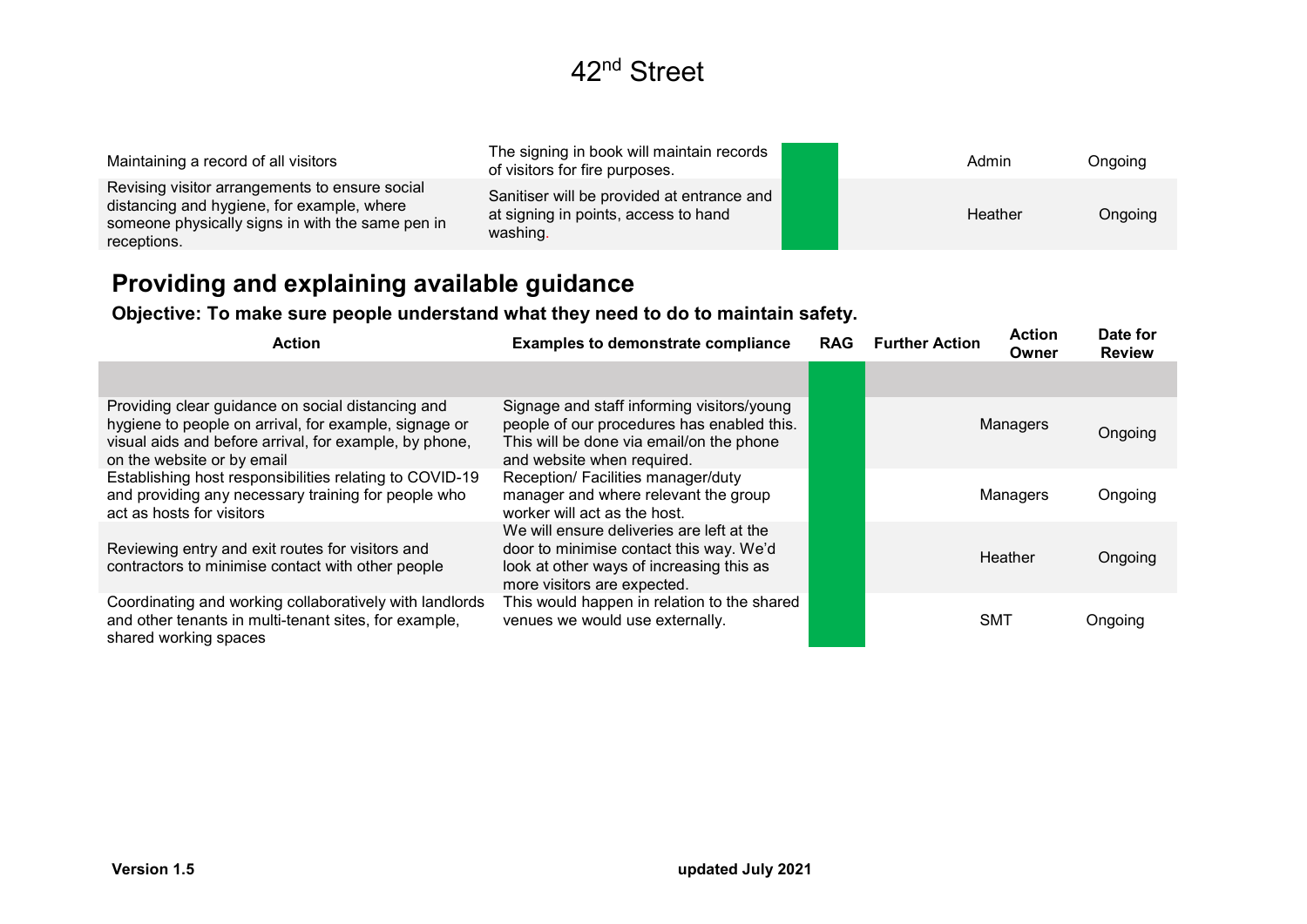#### Cleaning the workplace

Objective: To make sure that any site or location that has been closed or partially operated is clean and ready to restart, including:

| <b>Action</b>                                                                                                                                                                                   | <b>Examples to demonstrate compliance</b>                                                                                                                                                                                                               | <b>RAG</b> | <b>Further</b><br><b>Action</b> | <b>Action Owner</b> | Date for<br><b>Review</b> |
|-------------------------------------------------------------------------------------------------------------------------------------------------------------------------------------------------|---------------------------------------------------------------------------------------------------------------------------------------------------------------------------------------------------------------------------------------------------------|------------|---------------------------------|---------------------|---------------------------|
|                                                                                                                                                                                                 |                                                                                                                                                                                                                                                         |            |                                 |                     |                           |
| An assessment for all sites, or parts of sites, that<br>have been closed, before restarting work                                                                                                | All rooms had been cleaned and the<br>caretaker now undertakes a full clean<br>each morning before staff arrive. After<br>any lockdown rooms will be cleaned<br>before staff return. Managers maintain<br>daily building checks during any<br>lockdown. |            |                                 | Heather             | End of<br>January<br>2022 |
| Carrying out cleaning procedures and providing<br>hand sanitiser before restarting work                                                                                                         | Implemented /hands free dispensers<br>now purchased and have been installed<br>in frequently used areas. Sanitiser is<br>also available on desks in all rooms.                                                                                          |            |                                 | Heather             | End of<br>January<br>2022 |
| Checking whether you need to service or adjust<br>ventilation systems, for example, so that they do<br>not automatically reduce ventilation levels due to<br>lower than normal occupancy levels | The air exchange system has been<br>turned off in relation to Covid guidance<br>to ensure that the air is not being forced<br>around the room. Ventilation gained by<br>open windows.                                                                   |            |                                 | Heather             | End of<br>January<br>2022 |
| Opening windows and doors frequently to<br>encourage ventilation, where possible.                                                                                                               | Staff will be advised to maintain good<br>ventilation with open windows to all<br>rooms.                                                                                                                                                                |            |                                 | Managers            | Ongoing                   |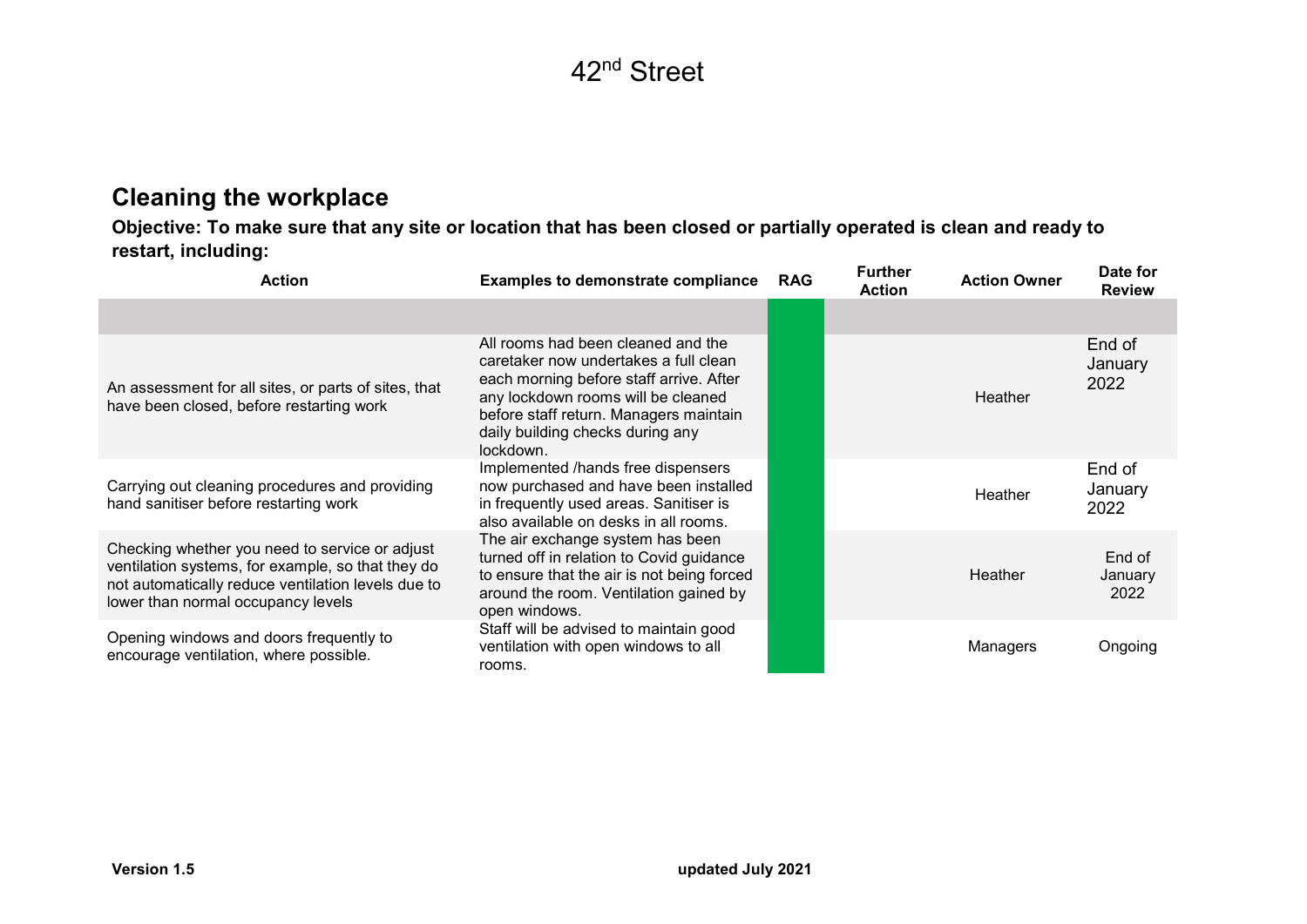### Keeping the workplace clean

Objective: To keep the workplace clean and prevent transmission by touching contaminated surfaces.

| <b>Action</b>                                                                                                                                                               | <b>Examples to demonstrate compliance</b>                                                                                                           | <b>RAG</b> | <b>Further Action</b> | <b>Action</b><br>Owner | Date for<br><b>Review</b> |
|-----------------------------------------------------------------------------------------------------------------------------------------------------------------------------|-----------------------------------------------------------------------------------------------------------------------------------------------------|------------|-----------------------|------------------------|---------------------------|
|                                                                                                                                                                             |                                                                                                                                                     |            |                       |                        |                           |
| Frequent cleaning of work areas and equipment<br>between uses, using your usual cleaning products                                                                           | Staff within the building that day will take<br>this responsibility Guidance circulated.<br>Caretaker also undertakes a full clean<br>each morning. |            | All                   |                        | Ongoing                   |
| Frequent cleaning of objects and surfaces that are<br>touched regularly, such as door handles and<br>keyboards, and making sure there are adequate<br>disposal arrangements | Staff within the building that day will take<br>this responsibility. Guidance circulated.<br>Caretaker undertakes a full clean each<br>morning.     |            | All                   |                        | ongoing                   |
| Clearing workspaces and removing waste and<br>belongings from the work area at the end of a shift                                                                           | Staff within the building that day will take<br>this responsibility.                                                                                |            | All                   |                        | ongoing                   |
| Limiting or restricting use of high-touch items and<br>equipment, for example, printers or whiteboards                                                                      | These items will be restricted and staff will<br>be advised to wash hands before using the<br>photocopier.                                          |            |                       | Heather                | ongoing                   |
| If you are cleaning after a known or suspected case of<br>COVID-19 then you should refer to the specific<br>guidance                                                        | This will be implemented at the point of<br>identification of Case of COVID-19                                                                      |            | <b>SMT</b>            |                        | Ongoing                   |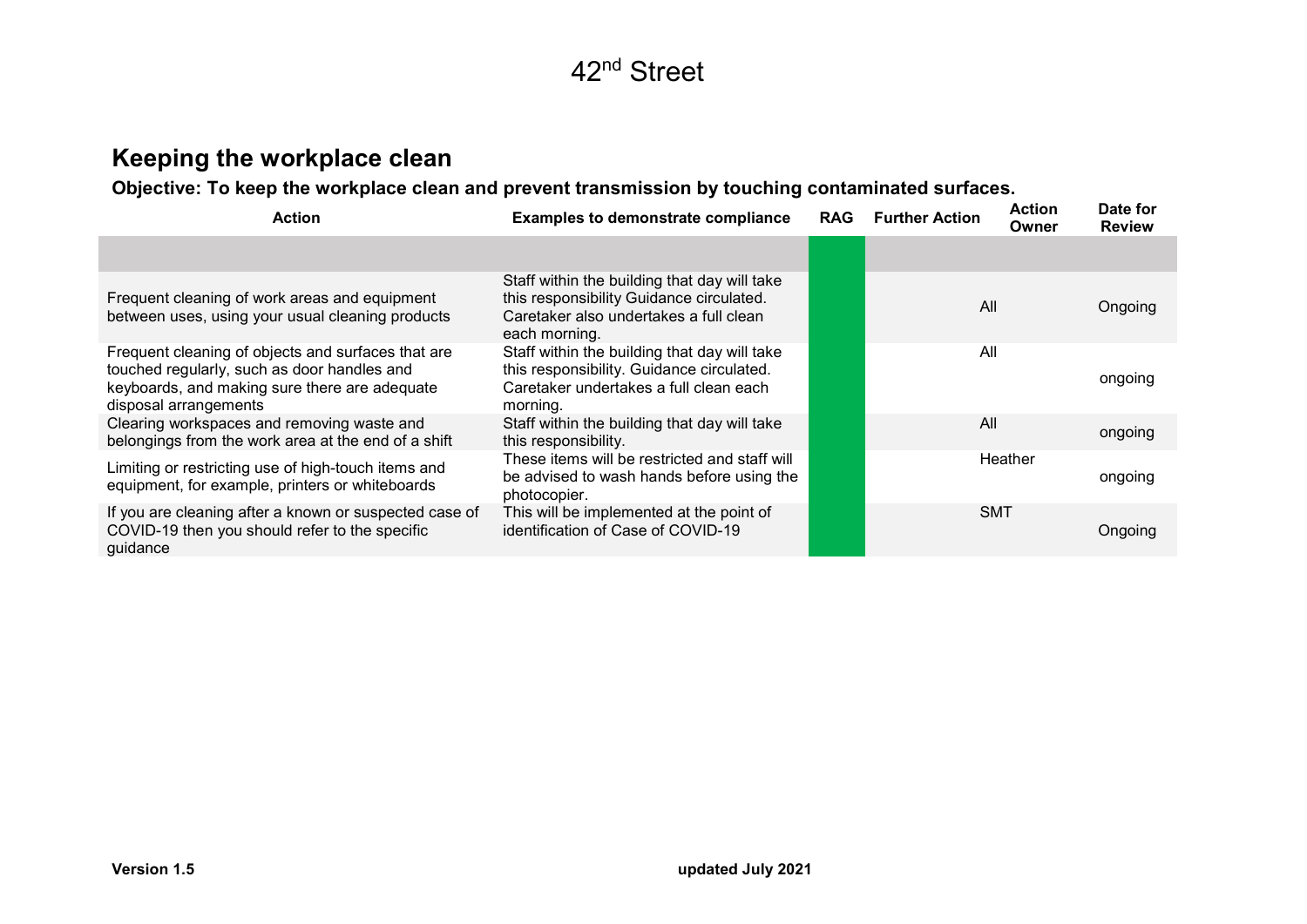### Hygiene – handwashing, sanitation facilities and toilets

Objective: To help everyone keep good hygiene through the working day.

| <b>Action</b>                                                                                                                                                                                                                                                         | <b>Examples to demonstrate compliance</b>                                                                                                          | <b>RAG</b> | <b>Further Action</b> | <b>Action</b><br>Owner | Date for<br><b>Review</b> |
|-----------------------------------------------------------------------------------------------------------------------------------------------------------------------------------------------------------------------------------------------------------------------|----------------------------------------------------------------------------------------------------------------------------------------------------|------------|-----------------------|------------------------|---------------------------|
|                                                                                                                                                                                                                                                                       |                                                                                                                                                    |            |                       |                        |                           |
| Using signs and posters to build awareness of good<br>handwashing technique, the need to increase<br>handwashing frequency, avoid touching your face and<br>to cough or sneeze into a tissue which is binned safely,<br>or into your arm if a tissue is not available | Signs displayed and advice given to staff                                                                                                          |            |                       | Heather                | Ongoing                   |
| Providing regular reminders and signage to maintain<br>personal hygiene standards                                                                                                                                                                                     | Signs displayed and reminders will be<br>issued                                                                                                    |            |                       | Heather                | Ongoing                   |
| Providing hand sanitiser in multiple locations in<br>addition to washrooms                                                                                                                                                                                            | Implemented/fixed hands-free dispensers<br>have been installed in high use areas.<br>Sanitiser on desks in all rooms.                              |            |                       | <b>Heather</b>         | Ongoing                   |
| Setting clear use and cleaning guidance for toilets to<br>ensure they are kept clean and social distancing is<br>achieved as much as possible                                                                                                                         | Signs displayed and advice given to staff                                                                                                          |            |                       | Heather                | Ongoing                   |
| Enhancing cleaning for busy areas                                                                                                                                                                                                                                     | Signs displayed and advice given to staff                                                                                                          |            |                       | Heather                | Ongoing                   |
| Providing more waste facilities and more frequent<br>rubbish collection                                                                                                                                                                                               | Full clean and emptying of bins undertaken<br>each morning by caretaker. . Managers<br>will check the building on a daily basis<br>during lockdown |            |                       | Heather                | Ongoing                   |
| Where possible, providing paper towels as an<br>alternative to hand dryers in handwashing facilities                                                                                                                                                                  | Already provided.                                                                                                                                  |            |                       | <b>Heather</b>         | Ongoing                   |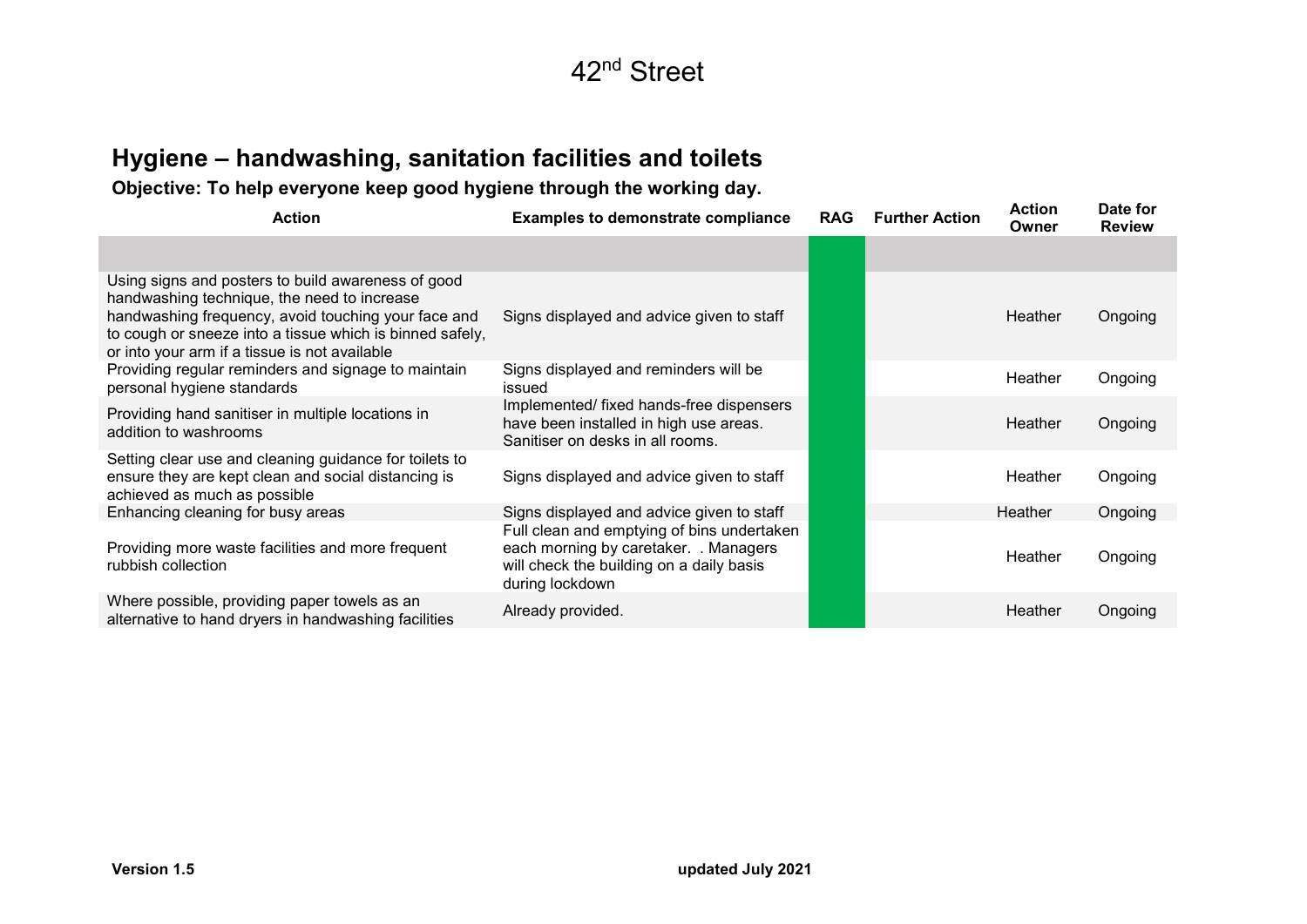

#### Changing rooms and showers

Objective: To minimise the risk of transmission in changing rooms and showers.

| <b>Action</b>                                                                                                                                                                                                                                            | <b>Examples to demonstrate compliance</b> | <b>RAG</b> | <b>Further Action</b> | <b>Action</b><br>Owner | Date for<br><b>Review</b> |
|----------------------------------------------------------------------------------------------------------------------------------------------------------------------------------------------------------------------------------------------------------|-------------------------------------------|------------|-----------------------|------------------------|---------------------------|
|                                                                                                                                                                                                                                                          |                                           |            |                       |                        |                           |
| Where changing facilities are required, setting clear<br>use and cleaning guidance for showers, lockers and<br>changing rooms to ensure they are kept clean and<br>clear of personal items and that social distancing is<br>achieved as much as possible | N/A                                       |            |                       |                        |                           |
| Introducing enhanced cleaning of all facilities regularly<br>during the day and at the end of the day.                                                                                                                                                   | N/A                                       |            |                       |                        |                           |

#### Handling goods, merchandise and other materials, and onsite vehicles

#### Objective: To reduce transmission through contact with objects that come into the workplace and vehicles at the worksite.

| <b>Action</b>                                                                                                                                                        | <b>Examples to demonstrate compliance</b>                                                                  | <b>RAG</b> | <b>Further Action</b> | <b>Action</b><br>Owner | Date for<br><b>Review</b> |
|----------------------------------------------------------------------------------------------------------------------------------------------------------------------|------------------------------------------------------------------------------------------------------------|------------|-----------------------|------------------------|---------------------------|
|                                                                                                                                                                      |                                                                                                            |            |                       |                        |                           |
| Cleaning procedures for goods and merchandise<br>entering the site                                                                                                   | Admin have been advised about items<br>being delivered and that they should be<br>sanitised when required. |            |                       | Heather                | Ongoing                   |
| Cleaning procedures for vehicles                                                                                                                                     | N\A                                                                                                        |            |                       |                        |                           |
| Introducing greater handwashing and handwashing<br>facilities for workers handling goods and merchandise<br>and providing hand sanitiser where this is not practical | Hand washing and sanitiser promoted after<br>deliveries. Deliveries to be left at the door.                |            |                       | Heather                | Ongoing                   |
| Regular cleaning of vehicles that workers may take<br>home                                                                                                           | N/A                                                                                                        |            |                       |                        |                           |
| Restricting non-business deliveries, for example,<br>personal deliveries to workers                                                                                  | This is now in place and deliveries are<br>reduced to a minimum.                                           |            |                       | Heather                | Ongoing                   |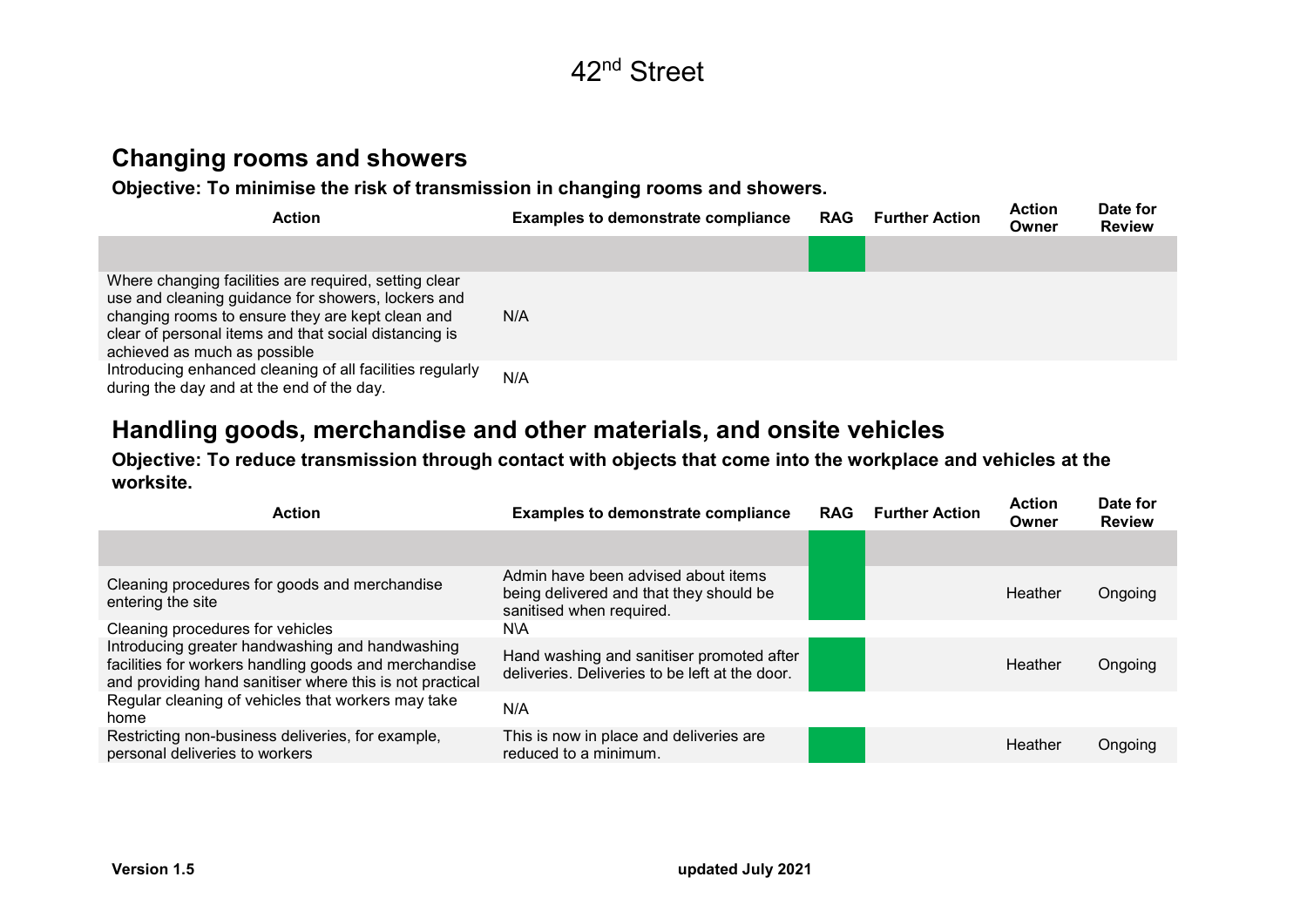#### Personal Protective Equipment (PPE) and face coverings

See 42nd Street Protocol on PPE. Face masks to be worn around the building and in Groups/meetings.

#### Workforce management

Objective: To change the way work is organised to create distinct groups and reduce the number of contacts each employee has.

| <b>Action</b>                                                                                                                                                                                        | <b>Examples to demonstrate compliance</b>                                                                                                                                                       | <b>RAG</b> | <b>Further Action</b> | <b>Action</b><br>Owner | Date for<br><b>Review</b> |
|------------------------------------------------------------------------------------------------------------------------------------------------------------------------------------------------------|-------------------------------------------------------------------------------------------------------------------------------------------------------------------------------------------------|------------|-----------------------|------------------------|---------------------------|
|                                                                                                                                                                                                      |                                                                                                                                                                                                 |            |                       |                        |                           |
| As far as possible, where staff are split into teams or<br>shift groups, fixing these teams or shift groups so that<br>where contact is unavoidable, this happens between<br>the same people.        | Staff groups can now have some flexibility<br>and increase in numbers due to new social<br>distancing rules. Numbers of staff allowed<br>in each day still creates less contact with<br>others. |            |                       | <b>SMT</b>             | End of<br>January<br>2022 |
| Identifying areas where people directly pass things to<br>each other, for example office supplies, and finding<br>ways to remove direct contact, such as using drop-off<br>points or transfer zones. | Post/deliveries will now be left inside the<br>door and not handed over. If handed over<br>relevant staff are advised to wash hands<br>after handling the parcel.                               |            |                       | Heather                | Ongoing                   |

#### Work related travel

Objective: To avoid unnecessary work travel and keep people safe when they do need to travel between locations.

| <b>Action</b>                                                      | <b>Examples to demonstrate compliance</b>                                                                                                                                                          | RAG | <b>Further Action</b> | <b>Action</b><br>Owner | Date for<br><b>Review</b> |
|--------------------------------------------------------------------|----------------------------------------------------------------------------------------------------------------------------------------------------------------------------------------------------|-----|-----------------------|------------------------|---------------------------|
|                                                                    |                                                                                                                                                                                                    |     |                       |                        |                           |
| Minimising non-essential travel - consider remote<br>options first | Most staff have been given a remote<br>option of working part of their allotted<br>hours remotely and this will continue for<br>some time. Office will be closed during any<br>enforced lockdowns. |     |                       | <b>SMT</b>             | Ongoing                   |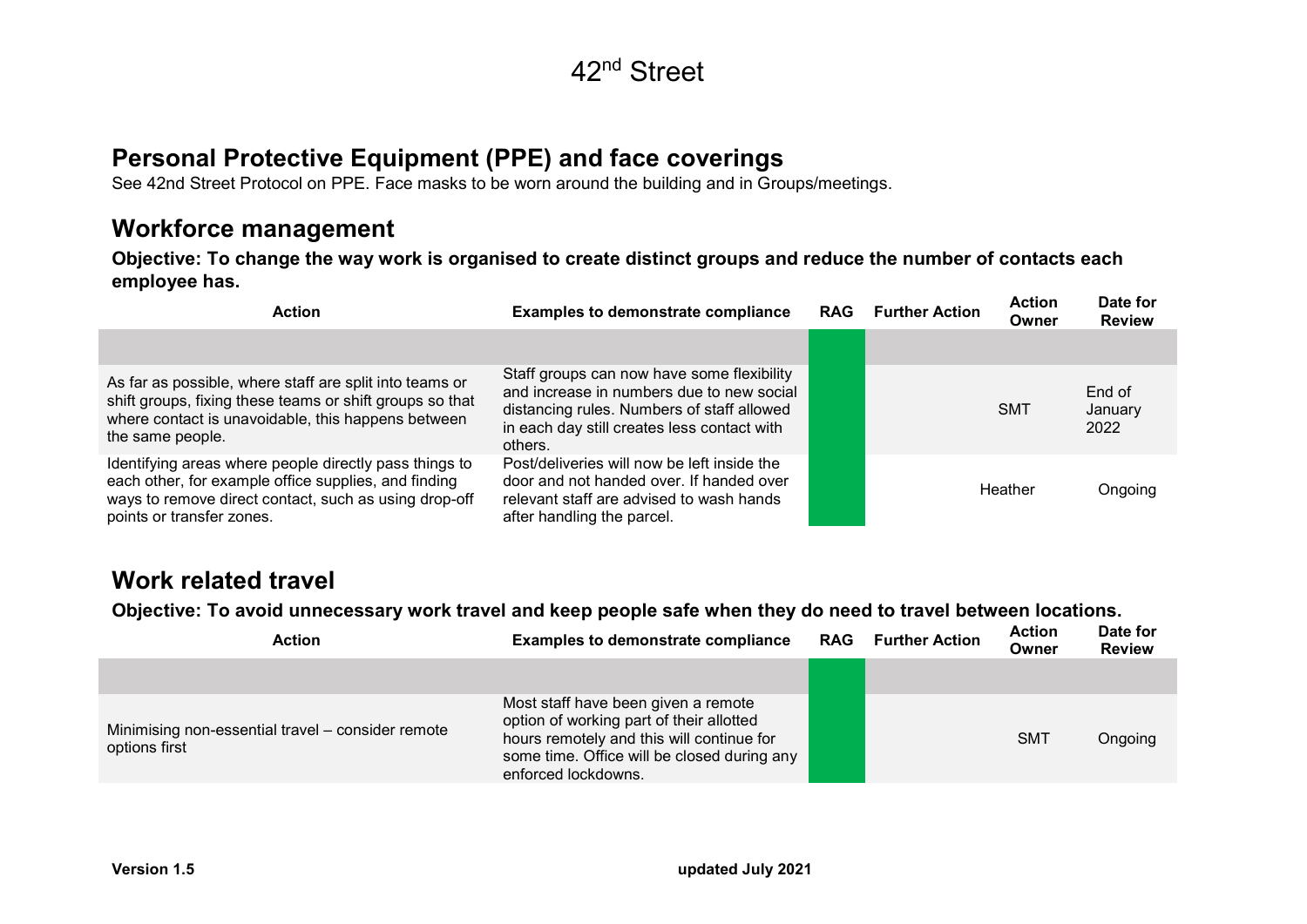| Minimising the number of people travelling together in<br>any one vehicle, using fixed travel partners, increasing<br>ventilation when possible and avoiding sitting face-to-<br>face | N\A             |
|---------------------------------------------------------------------------------------------------------------------------------------------------------------------------------------|-----------------|
| Cleaning shared vehicles between shifts or on<br>handover                                                                                                                             | N\A             |
| Where workers are required to stay away from their<br>home, centrally logging the stay and making sure any<br>overnight accommodation meets social distancing<br>guidelines           | N\A at present. |

### Initial Communications and Training

#### Objective: On returning to work, all workers understand COVID-19 related safety procedures

| <b>Action</b>                                                                                                                                         | <b>Examples to demonstrate compliance</b>                                       | <b>RAG</b> | <b>Further Action</b> | <b>Action</b><br>Owner | Date for<br><b>Review</b> |
|-------------------------------------------------------------------------------------------------------------------------------------------------------|---------------------------------------------------------------------------------|------------|-----------------------|------------------------|---------------------------|
|                                                                                                                                                       |                                                                                 |            |                       |                        |                           |
| Providing clear, consistent and regular communication<br>to improve understanding and consistency of ways of<br>working                               | This will happen in meetings/ via email and<br>notices/ guidance when relevant. |            | <b>SMT</b>            |                        | ongoing                   |
| Engaging with workers and worker representatives<br>through existing communication routes to explain and<br>agree any changes in working arrangements | This will be done with staff via supervision/<br>team meetings etc.             |            | <b>SMT</b>            |                        | ongoing                   |
| Developing communication and training materials for<br>workers prior to returning to site, especially around<br>new procedures for arrival at work    | Guidance has been created and circulated.                                       |            | Managers              |                        | ongoing                   |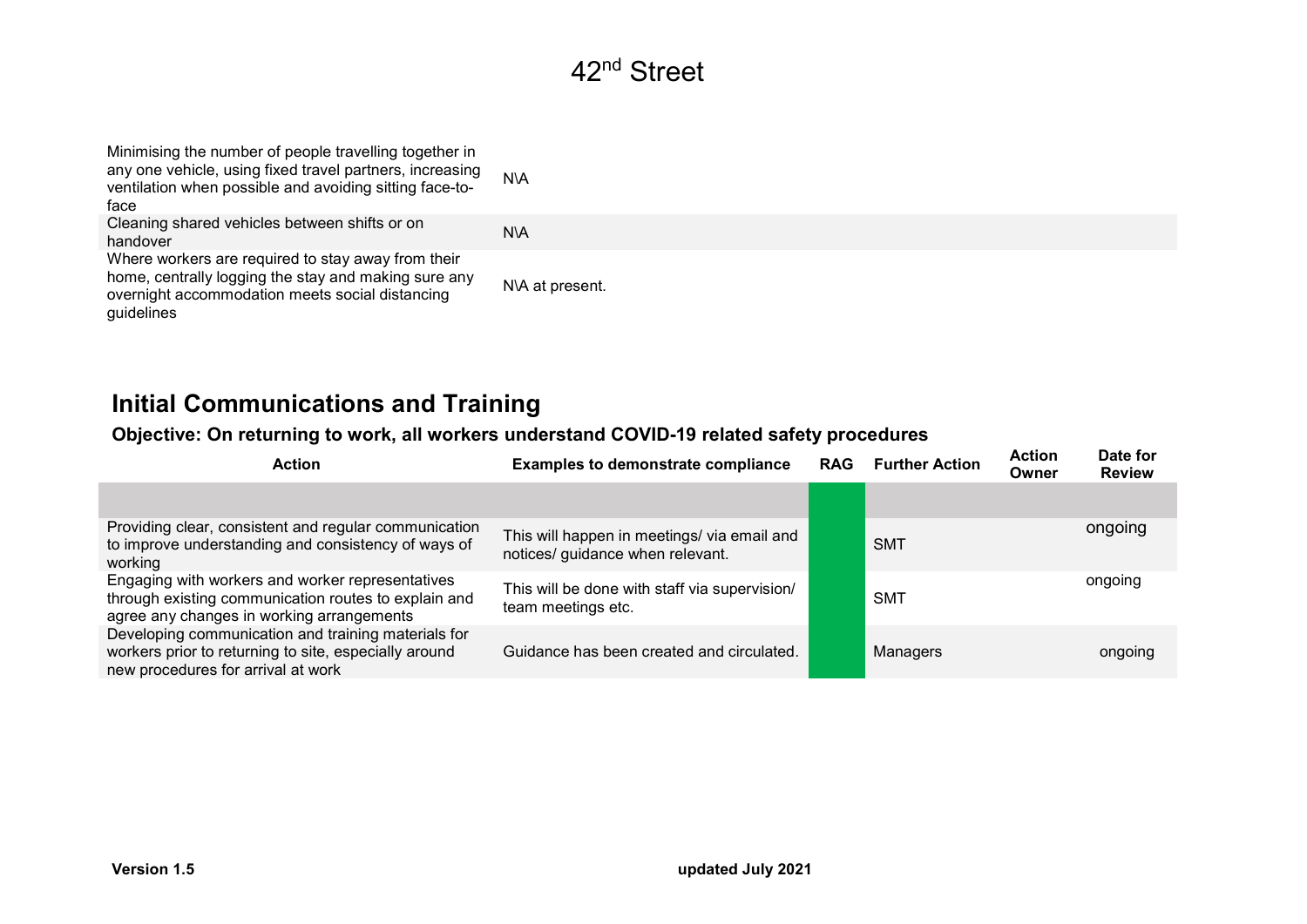### Ongoing communications and signage

### Objective: To make sure all workers are kept up to date with how safety measures are being implemented or updated.

| <b>Action</b>                                                                                                                                                                                                                                                     | <b>Examples to demonstrate compliance</b>                                                                                                                     | <b>RAG</b> | <b>Further Action</b> | <b>Action</b><br>Owner | Date for<br><b>Review</b> |
|-------------------------------------------------------------------------------------------------------------------------------------------------------------------------------------------------------------------------------------------------------------------|---------------------------------------------------------------------------------------------------------------------------------------------------------------|------------|-----------------------|------------------------|---------------------------|
|                                                                                                                                                                                                                                                                   |                                                                                                                                                               |            |                       |                        |                           |
| Ongoing engagement with workers (including through<br>trades unions or employee representative groups) to<br>monitor and understand any unforeseen impacts of<br>changes to working environments                                                                  | Regular team meetings, Q and A sessions<br>and staffing impact logs                                                                                           |            |                       | <b>SMT</b>             | Ongoing                   |
| Awareness and focus on the importance of mental<br>health at times of uncertainty<br>Using simple, clear messaging to explain guidelines<br>using images and clear language, with consideration of<br>groups for which English may not be their first<br>language | Clear comms strategy implemented with all<br>staff and lines of communication clear.<br>Staff impact logs enable any MH issues to<br>be flagged and supported |            |                       | <b>SMT</b>             | Ongoing                   |
| Using visual communications, for example,<br>whiteboards or signage, to explain changes to<br>schedules, breakdowns or materials shortages to<br>reduce the need for face-to-face communications                                                                  | Displays in building and shared with wider<br>team not returning to the building                                                                              |            |                       | <b>SMT</b>             | Ongoing                   |
| Communicating approaches and operational<br>procedures to suppliers, customers or trade bodies to<br>help their adoption and to share experience                                                                                                                  | External comms in place and will be<br>reviewed regularly                                                                                                     |            |                       | <b>SMT</b>             | Ongoing                   |